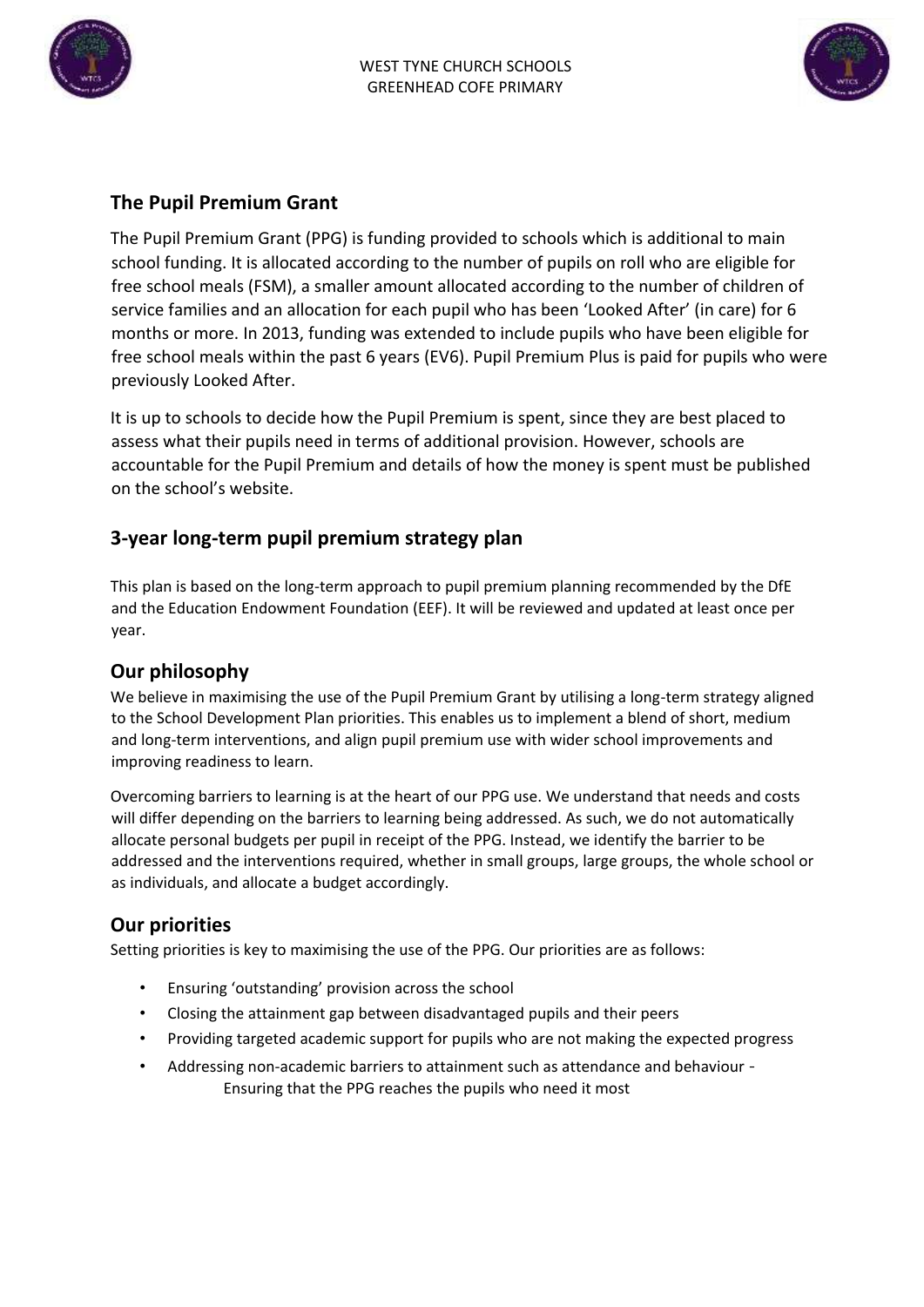



#### **School overview**

| <b>Metric</b>                                                        | Data                                 |  |  |  |  |  |
|----------------------------------------------------------------------|--------------------------------------|--|--|--|--|--|
| School name                                                          | <b>Greenhead CofE Primary School</b> |  |  |  |  |  |
| No. of pupils in school                                              | 45                                   |  |  |  |  |  |
| Proportion of disadvantaged pupils                                   | 9                                    |  |  |  |  |  |
| Pupil premium allocation this academic year                          | £14,795                              |  |  |  |  |  |
| Academic year or years covered by statement                          | 2021-2024                            |  |  |  |  |  |
| Publish date                                                         | September, 2021                      |  |  |  |  |  |
| Statement authorised by                                              |                                      |  |  |  |  |  |
| Pupil premium leads                                                  | Debbie Clarke                        |  |  |  |  |  |
| Governor lead                                                        |                                      |  |  |  |  |  |
| Pupil Premium Children's performance overview for academic year 2019 |                                      |  |  |  |  |  |
| <b>Measure</b>                                                       | <b>Score</b>                         |  |  |  |  |  |
| Phonics Y1                                                           | 100%                                 |  |  |  |  |  |
| <b>Phonics Y2</b>                                                    | 100%                                 |  |  |  |  |  |
|                                                                      | Meeting expected standard at KS1     |  |  |  |  |  |
| Reading                                                              | N/A                                  |  |  |  |  |  |
| Writing                                                              | N/A                                  |  |  |  |  |  |
| Maths                                                                | N/A                                  |  |  |  |  |  |
| Science                                                              | N/A                                  |  |  |  |  |  |
|                                                                      | Achieving high standard at KS1       |  |  |  |  |  |
| Reading                                                              | N/A                                  |  |  |  |  |  |
| Writing                                                              | N/A                                  |  |  |  |  |  |
| Maths                                                                | N/A                                  |  |  |  |  |  |
|                                                                      | Meeting expected standard at KS2     |  |  |  |  |  |
| Reading / Writing / Maths combined                                   | 0%                                   |  |  |  |  |  |
| Reading                                                              | 33%                                  |  |  |  |  |  |
| Writing                                                              | 67%                                  |  |  |  |  |  |
| Maths                                                                | 0%                                   |  |  |  |  |  |
| Spelling and Grammar                                                 | 67%                                  |  |  |  |  |  |
| Science                                                              | 0%                                   |  |  |  |  |  |
| Achieving high standard at KS2                                       |                                      |  |  |  |  |  |
| Reading / Writing / Maths combined                                   | 0%                                   |  |  |  |  |  |
| Pupil Premium children's progress scores for academic year 2019      |                                      |  |  |  |  |  |
| <b>Measure</b>                                                       | <b>Score</b>                         |  |  |  |  |  |
| Reading                                                              | $-0.85$                              |  |  |  |  |  |
| Writing                                                              | $-0.50$                              |  |  |  |  |  |
| Maths                                                                | $-8.18$                              |  |  |  |  |  |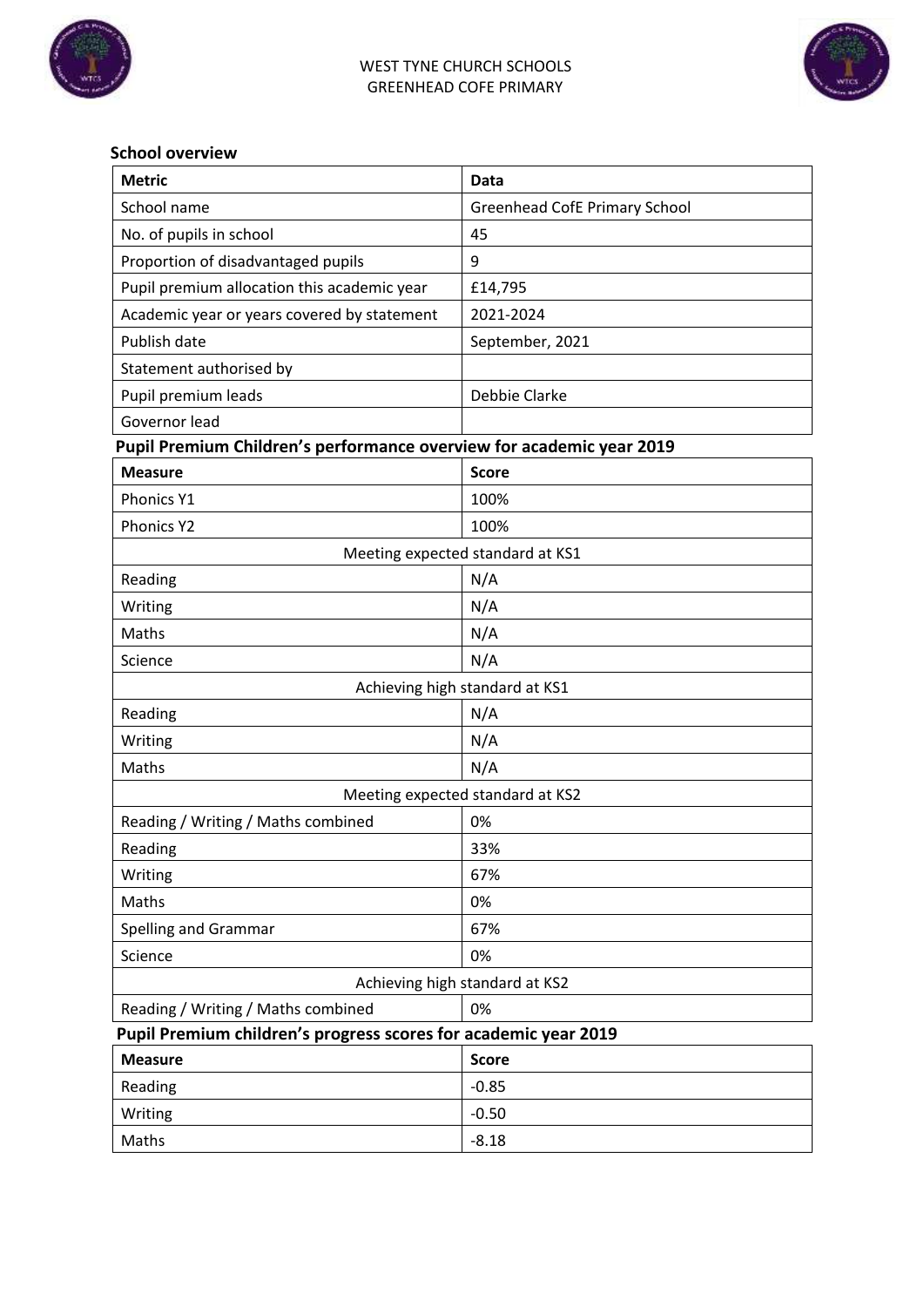



# **Our tiered approach**

To prioritise spending, we have adopted a tiered approach to define our priorities and ensure balance. Our tiered approach comprises three categories:

- 1. Teaching
- 2. Targeted academic support
- 3. Wider strategies

#### **Review: this year's aims and outcomes 2021-2022**

| Aim                                                                                                                                                                                                                                        | Outcome / Impact                                                                                                                                                                                                                                             |
|--------------------------------------------------------------------------------------------------------------------------------------------------------------------------------------------------------------------------------------------|--------------------------------------------------------------------------------------------------------------------------------------------------------------------------------------------------------------------------------------------------------------|
| <b>Teaching</b>                                                                                                                                                                                                                            |                                                                                                                                                                                                                                                              |
| Challenge and support in Foundation Stage                                                                                                                                                                                                  | Foundation Stage has been separated this year in<br>the absence of their class teacher who is on<br>maternity lead. She will be back in January. Up<br>until that time, the cohort is being taught as a<br>foundation stage class by very experienced staff. |
| Bridging the gap between GLD (end of FS) and<br>the National Curriculum (Y1) The transition<br>between phases of education - notably<br>early years to primary is a risk-point for<br>vulnerable learners. EEF key six lessons<br>learned. | Y1/2 teacher is also the foundation stage teacher.<br>She has worked in this age-range for several<br>years - although latterly, she has been on<br>maternity leave. However, staff who have<br>replaced her have experience with this age range<br>too.     |
| Literacy Lead is strategic.                                                                                                                                                                                                                | The Literacy Lead (and Deputy Headteacher) has<br>been able to gain a thorough overview of literacy<br>across the school and to plan for further<br>developments.                                                                                            |
| Oxford Owl and Song of sounds is embedded                                                                                                                                                                                                  | The effective learning routines of Oxford Owl and<br>song of sounds are evident across KS1. The<br>programme is adapted to ensure all elements of<br>the NC are given appropriate attention.                                                                 |
| Reduction in PP Gap Y1 Phonics                                                                                                                                                                                                             | The gap between those eligible for Pupil<br>Premium and their peers has improved. An<br>increased number of children on Pupil Premium<br>have passed the Year 1 and Year 2 phonics.                                                                          |
| Improvement in Reading Progress Score in KS2                                                                                                                                                                                               | Achieved - progress score for mathematics has<br>improved.<br>In 'like for like' comparison is on a par with<br>National Average.                                                                                                                            |
| Improvement in Reading Attainment Score in<br>KS <sub>2</sub>                                                                                                                                                                              | Achieved with an increased number of Pupil<br>Premium children attaining higher levels in KS2<br>assessments in 2022.                                                                                                                                        |
| Enhanced teaching and learning of Tier 2 and 3<br>vocabulary.                                                                                                                                                                              | All subject progression documents in<br>Cornerstones Curriculum include vocabulary to<br>be taught. Staff CPD has enhanced understanding<br>of teaching vocabulary.                                                                                          |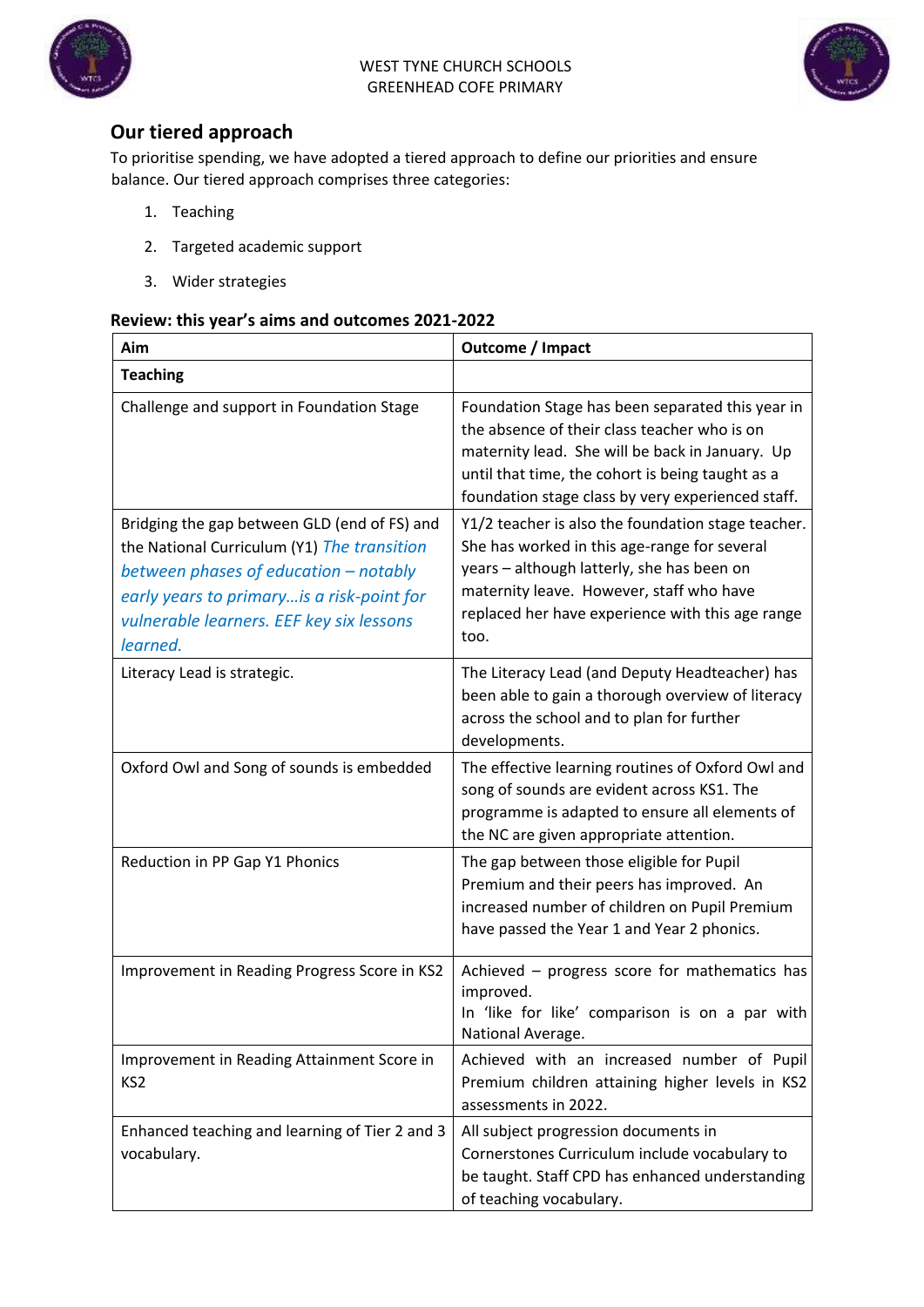



| Effective use of additional adults                                                                                        | Structure and support for TAs allows for effective<br>liaison.                                                                                                                                                       |
|---------------------------------------------------------------------------------------------------------------------------|----------------------------------------------------------------------------------------------------------------------------------------------------------------------------------------------------------------------|
| Planning, teaching and assessment is<br>supported by Cornerstones Curriculum and<br>White Rose Maths programmes in place. | Staff have enhanced understanding - to be<br>developed further in 2021-2022.                                                                                                                                         |
| The planned curriculum is balanced, broad,<br>ambitious and progressive.                                                  | Curriculum review of all subjects undertaken.<br>Progression documents in place for all. Intent is<br>clear. Use of Cornerstones Maestro.                                                                            |
| <b>Targeted academic support</b>                                                                                          |                                                                                                                                                                                                                      |
| Speech, Language and Communication issues<br>are identified at the earliest point.                                        | Nursery transitional talks and Reception staff<br>identify in first weeks of term ensures that all<br>issues are identified and support plans are in<br>place.                                                       |
| Interventions are tracked effectively.                                                                                    | SENDCo monitors all intervention packages<br>utilised and tracks the progress being made by<br>pupils with SEND/Pupil Premium.                                                                                       |
| Most vulnerable families are supported.                                                                                   | Bespoke support has been given to families<br>facing significant challenges / reaching crises -<br>particularly during the COVID 19 lockdowns.                                                                       |
| Pupils with identified dyslexia are supported<br>to make good progress.                                                   | Investments in Nessy, Alpha to Omega, Reading<br>Eggs and dyslexia materials have provided<br>supports and are beginning to demonstrate<br>progress amongst this group of pupils.                                    |
| <b>Wider strategies</b>                                                                                                   |                                                                                                                                                                                                                      |
| Senior and middle leaders are more able to<br>drive forward strategic improvements.                                       | All involved in SPP have enhanced knowledge,<br>understanding and confidence in driving positive<br>change through structured review systems.                                                                        |
| Raised awareness amongst staff of SEND/Pupil<br>Premium and Mental Health needs.                                          | Whole school CPD and individual staff<br>development has ensured that there is a raised<br>awareness of these areas of need. Staff and Pupil<br>Questionnaires have been completed and action<br>plans put in place. |
| PSHE/RE programme and planning is in place<br>across the Federation.                                                      | All staff have access to PSHE/RE planning - long<br>term, medium term and lesson plans with<br>materials to ensure progression and compliance<br>with latest statutory guidance - supported by<br>the Diocese.       |
| Parental Questionnaires enabled parents /<br>carers to note developments and contribute<br>to improvements.               | Next steps have been identified following<br>questionnaires.                                                                                                                                                         |
| Parental involvement in learning has been<br>enhanced.                                                                    | Parents are more able to support their children<br>with learning at home.                                                                                                                                            |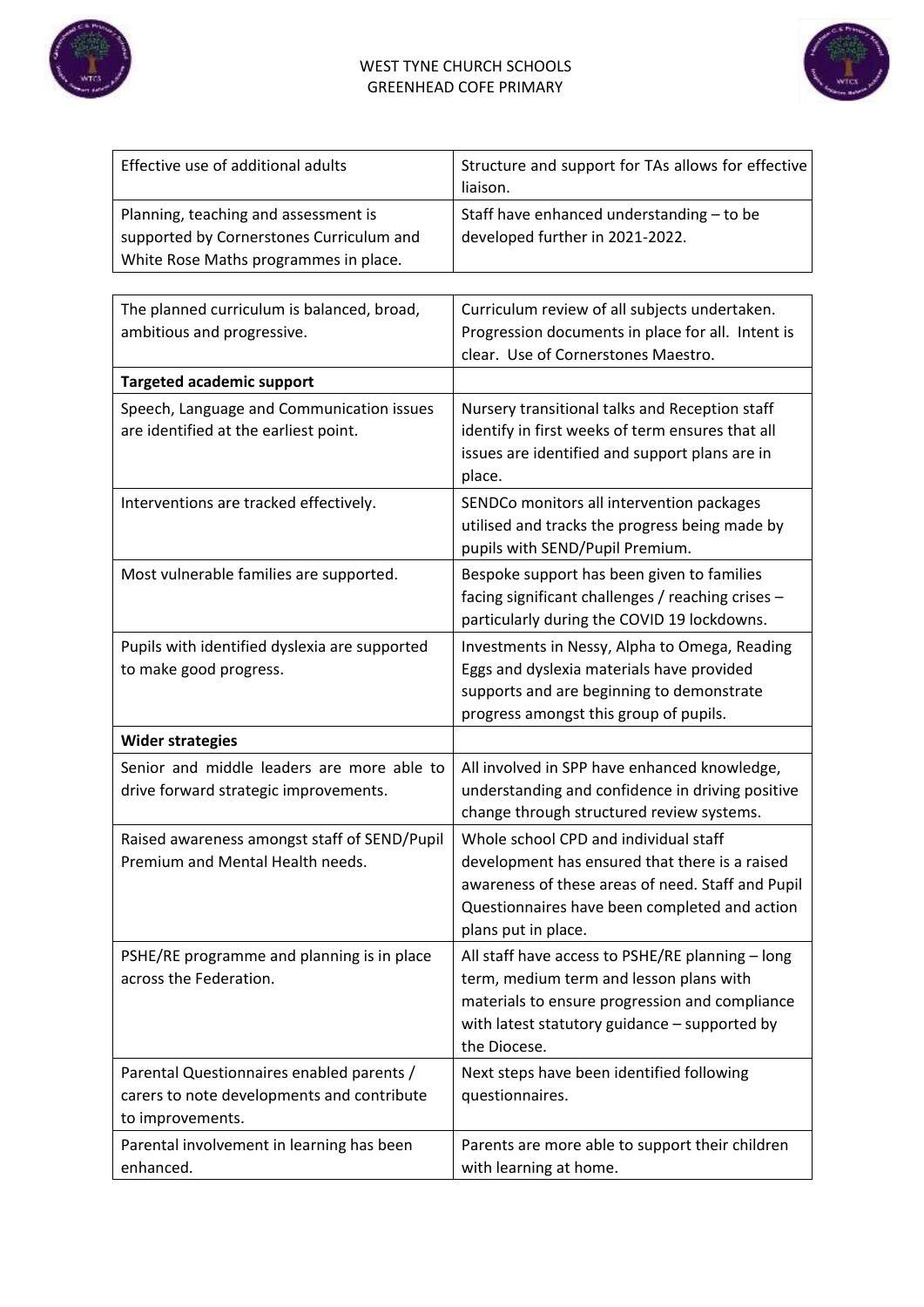



| Curriculum content and progression is shared | All content and progression is shared via the                                          |  |  |
|----------------------------------------------|----------------------------------------------------------------------------------------|--|--|
| with all interested parties.                 | school website.                                                                        |  |  |
| More accessible uniform supplier in place.   | Parents have a greater choice and are able to<br>source uniform items at lower prices. |  |  |

| Key statements<br>from Ofsted<br>relating to the<br>performance of<br>disadvantaged<br>pupils. | Funding for disadvantaged pupils is used effectively. Each pupil has an<br>individual learning plan which is carefully designed to support their needs.<br>Consequently, disadvantaged pupils make good progress. They reach the<br>same or higher standards as their peers who share the same starting points.                                                                                                                                                                                                                                                                                                                                                                                                                                                                                                                                                                                                                                                                                                                                                                                                                                                                                                                                                                      |
|------------------------------------------------------------------------------------------------|--------------------------------------------------------------------------------------------------------------------------------------------------------------------------------------------------------------------------------------------------------------------------------------------------------------------------------------------------------------------------------------------------------------------------------------------------------------------------------------------------------------------------------------------------------------------------------------------------------------------------------------------------------------------------------------------------------------------------------------------------------------------------------------------------------------------------------------------------------------------------------------------------------------------------------------------------------------------------------------------------------------------------------------------------------------------------------------------------------------------------------------------------------------------------------------------------------------------------------------------------------------------------------------|
|                                                                                                | All pupils who are disadvantaged make good progress. Additional funding to                                                                                                                                                                                                                                                                                                                                                                                                                                                                                                                                                                                                                                                                                                                                                                                                                                                                                                                                                                                                                                                                                                                                                                                                           |
| June, 2017                                                                                     | support their learning is used well. They benefit from thoughtful and<br>appropriate additional learning resources and also planned enrichment<br>activities. As a result, most reach at least the same standards as their peers<br>who share the same starting points.<br>School data shows that all low-attaining pupils make good progress.<br>The vast majority are currently working within age-related<br>expectations. Careful consideration of tasks ensures that they are<br>able to make progress and move onto more challenging work as<br>soon as they are confident and able.<br>The progress made by the most able pupils, including those who are<br>disadvantaged, is also good. Work seen in their English books shows<br>that they have many and varied opportunities for extended writing<br>and are expected to demonstrate increasing sophistication in their<br>use of language. In pupils' mathematics books, it is clear to see that<br>pupils regularly enjoy challenging mathematical problems that<br>demand reasoning and deductive skills.<br>The school uses assessment data well to identify any pupil who is<br>failing to progress at a good pace. Actions are taken swiftly through<br>one-to-one tutoring in order to overcome any weaknesses and |
|                                                                                                | build confidence. As a result, most difficulties are resolved in good<br>time.                                                                                                                                                                                                                                                                                                                                                                                                                                                                                                                                                                                                                                                                                                                                                                                                                                                                                                                                                                                                                                                                                                                                                                                                       |

| <b>Academic barriers to attainment</b>             | <b>Non-academic barriers to attainment</b>                                 |  |
|----------------------------------------------------|----------------------------------------------------------------------------|--|
| 1. Lack of school readiness                        | a. Poverty                                                                 |  |
| 2. Poor language and communication skills          | b. Poor attendance                                                         |  |
| 3. Limited vocabulary                              | c. Lack of parental engagement                                             |  |
| 4. Lack of effective learning behaviours           | d. Limited life experiences                                                |  |
| 5. Lack of fluency in / enjoyment of reading       | e. Low aspirations                                                         |  |
| 6. Special educational needs and disabilities      | f. Lack of focus and confidence due to<br>poor mental health and wellbeing |  |
|                                                    | g. Safeguarding issues                                                     |  |
| Cost to maintain provision detailed in Appendix 1: |                                                                            |  |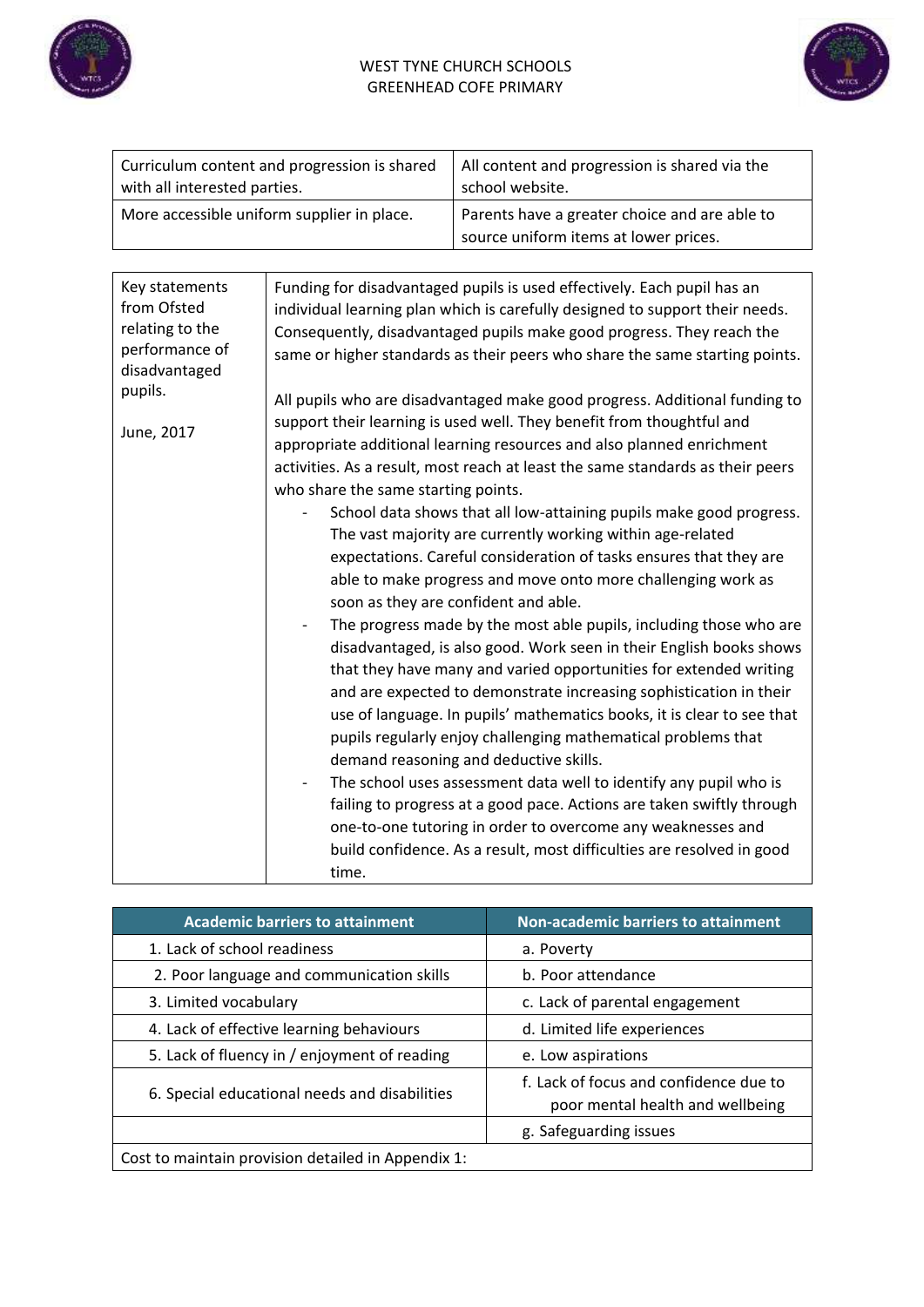



# **Strategy aims for disadvantaged pupils**

| Aim                 | Target                                                      | Target date |
|---------------------|-------------------------------------------------------------|-------------|
| Progress in Phonics | Non SEND to achieve national average in Y1/2 Checklist      | Sept '22    |
| Progress in Reading | Achieve national average progress scores in KS2 Reading (0) | Sept '22    |
| Progress in Maths   | Achieve national average progress scores in KS2 Maths (0)   | Sept '22    |
| Other               |                                                             |             |
|                     |                                                             |             |

# **Teaching priorities for current academic year**

| <b>Measure</b>           |                             | <b>Activity</b>                                                       |                                   |                             |  |
|--------------------------|-----------------------------|-----------------------------------------------------------------------|-----------------------------------|-----------------------------|--|
| Priority 1               |                             | Ensure all staff are confident in the teaching of / assessment of all |                                   |                             |  |
|                          |                             | elements of reading.                                                  |                                   |                             |  |
| Priority 2               |                             |                                                                       | Develop Maths Mastery approaches. |                             |  |
| Barriers to learning     |                             |                                                                       |                                   |                             |  |
| these priorities address |                             |                                                                       |                                   |                             |  |
| Projected spending       |                             |                                                                       |                                   |                             |  |
| Light-touch              | Annual review notes:        |                                                                       | Annual review notes: Year         | Annual review notes: Year   |  |
| review                   | Year 1                      |                                                                       | $\mathfrak{p}$                    | 3                           |  |
| notes                    |                             |                                                                       |                                   |                             |  |
|                          |                             |                                                                       |                                   |                             |  |
|                          |                             |                                                                       |                                   |                             |  |
|                          | Performance towards target: |                                                                       | Performance towards target:       | Performance towards target: |  |
|                          | Far above expectations      |                                                                       | Far above expectations            | Far above expectations      |  |
|                          | Above expectations          |                                                                       | Above expectations                | Above expectations          |  |
| Light-touch              | As expected                 |                                                                       | As expected                       | As expected                 |  |
| review                   | <b>Below expectations</b>   |                                                                       | <b>Below expectations</b>         | <b>Below expectations</b>   |  |
| overall                  | Far below expectations      |                                                                       | Far below expectations            | Far below expectations      |  |
| assessment               | Expenditure to: increase    |                                                                       | Expenditure to: increase          | Expenditure to: increase    |  |
|                          |                             | decrease                                                              | decrease                          | decrease                    |  |
|                          | remain as                   |                                                                       | remain as                         | remain as                   |  |

#### **Targeted academic support academic year 2022-2023**

| <b>Measure</b>                                   |                                | <b>Activity</b>                                                                                                                      |                                                            |                                |  |
|--------------------------------------------------|--------------------------------|--------------------------------------------------------------------------------------------------------------------------------------|------------------------------------------------------------|--------------------------------|--|
| Priority 1                                       |                                | Ensure formative and summative assessment systems identify specific<br>areas of struggle in maths and English for individual pupils. |                                                            |                                |  |
| Priority 2                                       |                                |                                                                                                                                      | Ensure all interventions are tracked, costed and reviewed. |                                |  |
| Barriers to learning<br>these priorities address |                                |                                                                                                                                      |                                                            |                                |  |
| Projected spending                               |                                |                                                                                                                                      |                                                            |                                |  |
| Light-touch<br>review<br>notes                   | Annual review notes:<br>Year 1 |                                                                                                                                      | Annual review notes: Year<br>2                             | Annual review notes: Year<br>3 |  |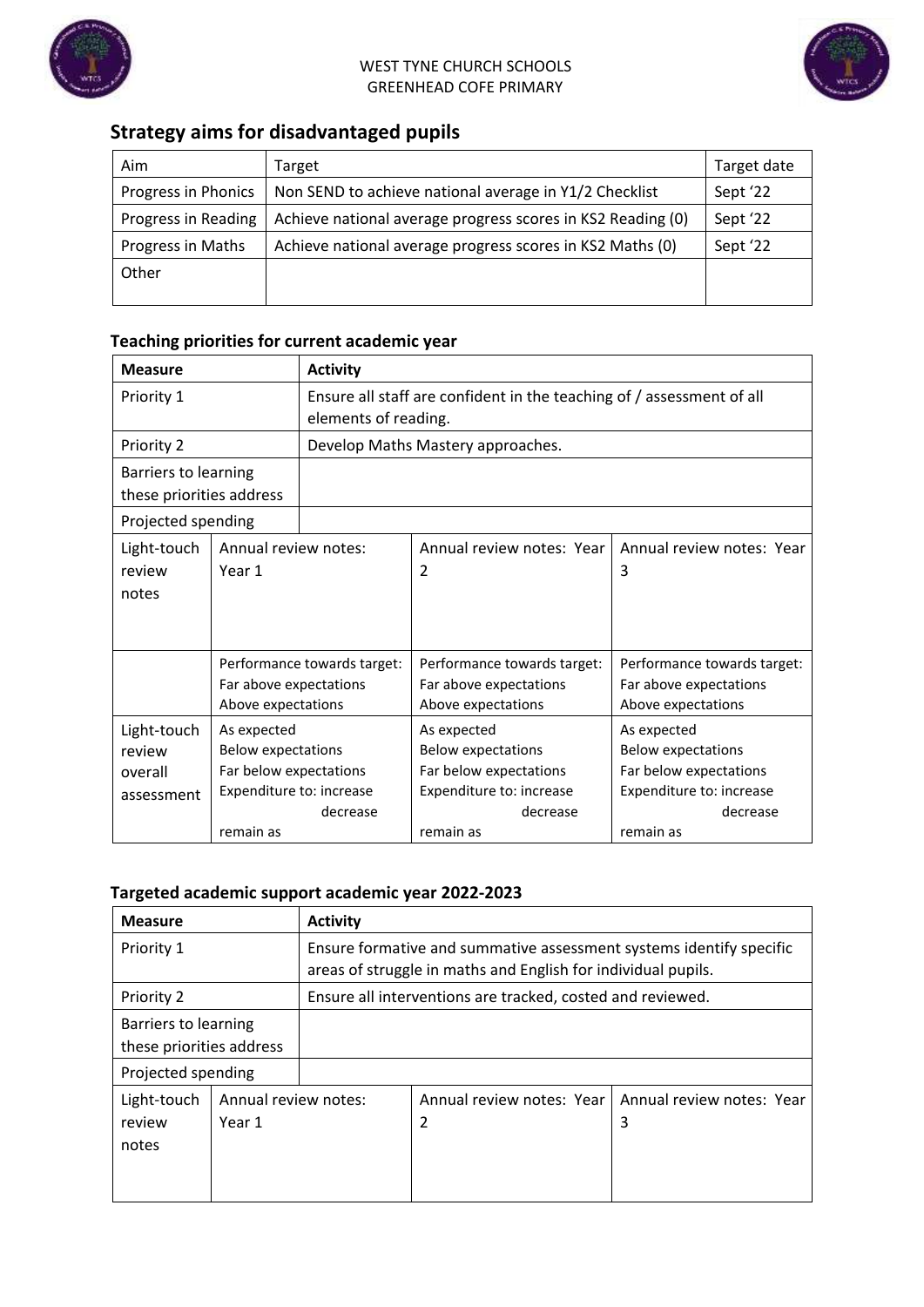



| Light-touch | Performance towards target: | Performance towards target: | Performance towards target: |  |
|-------------|-----------------------------|-----------------------------|-----------------------------|--|
| review      | Far above expectations      | Far above expectations      | Far above expectations      |  |
| overall     | Above expectations          | Above expectations          | Above expectations          |  |
| assessment  | As expected                 | As expected                 | As expected                 |  |
|             | <b>Below expectations</b>   | <b>Below expectations</b>   | <b>Below expectations</b>   |  |
|             | Far below expectations      | Far below expectations      | Far below expectations      |  |
|             | Expenditure to: increase    | Expenditure to: increase    | Expenditure to: increase    |  |
|             | decrease                    | decrease                    | decrease                    |  |
|             | remain as                   | remain as                   | remain as                   |  |

#### **Wider strategies for academic year 2023-2024**

| <b>Measure</b>           |                           | <b>Activity</b>             |                                                                       |                             |  |
|--------------------------|---------------------------|-----------------------------|-----------------------------------------------------------------------|-----------------------------|--|
| Priority 1               |                           |                             | Ensuring all pupils have access to cultural capital - the essential   |                             |  |
|                          |                           |                             | knowledge that children need to prepare them for their future success |                             |  |
|                          |                           |                             | - and that the curriculum enhances the experiences and opportunities  |                             |  |
|                          |                           |                             | available to children, particularly the most disadvantaged.           |                             |  |
| Priority 2               |                           |                             | Engage all parents in learning, aspirations and ambition.             |                             |  |
| Barriers to learning     |                           |                             |                                                                       |                             |  |
| these priorities address |                           |                             |                                                                       |                             |  |
| Projected spending       |                           |                             |                                                                       |                             |  |
| Light-touch              | Annual review notes:      |                             | Annual review notes: Year                                             | Annual review notes: Year   |  |
| review                   | Year 1                    |                             | 2                                                                     | 3                           |  |
| notes                    |                           |                             |                                                                       |                             |  |
|                          |                           |                             |                                                                       |                             |  |
|                          |                           |                             |                                                                       |                             |  |
| Light-touch              |                           | Performance towards target: | Performance towards target:                                           | Performance towards target: |  |
| review                   | Far above expectations    |                             | Far above expectations                                                | Far above expectations      |  |
|                          | Above expectations        |                             | Above expectations                                                    | Above expectations          |  |
|                          | As expected               |                             | As expected                                                           | As expected                 |  |
| overall                  | <b>Below expectations</b> |                             | <b>Below expectations</b>                                             | <b>Below expectations</b>   |  |
| assessment               | Far below expectations    |                             | Far below expectations                                                | Far below expectations      |  |
|                          | Expenditure to: increase  |                             | Expenditure to: increase                                              | Expenditure to: increase    |  |
|                          |                           | decrease                    | decrease                                                              | decrease                    |  |
|                          | remain as                 |                             | remain as                                                             | remain as                   |  |

## **Our review process**

Annually reviewing a one-year pupil premium plan and creating a new plan each year is time-costly and ineffective. This three-year approach allows us to dedicate more time up-front and introduce light-touch reviews annually.

During a light-touch review, we will review the success of each intervention, based on evidence, and determine the most effective approach moving forwards – adapting, expanding or ceasing the intervention as required.

The Pupil Premium Link Governor will review strategy termly and report to the Full Governing Body.

The progress of pupils in receipt of the PPG is regularly discussed with teachers and subject leads.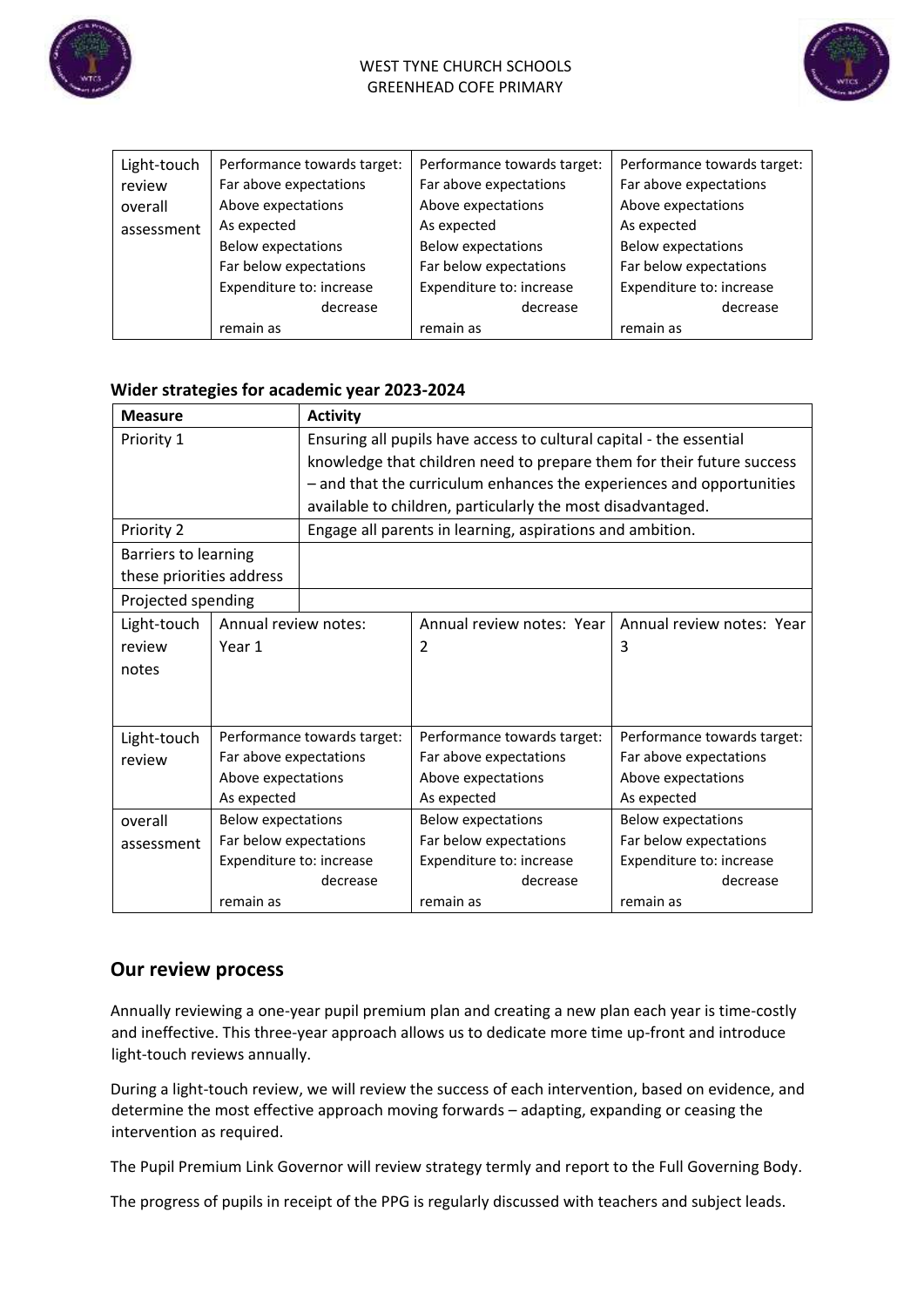



Once the three-year term has been completed, a new three-year strategy will be created in light of the lessons learned during the execution of the previous strategy, and with regard to any new guidance and evidence of best practice that becomes available. The Head teacher is responsible for ensuring a pupil premium strategy is always in effect.

# **Accountability**

Ofsted inspections will report on the attainment and progress of disadvantaged pupils in receipt of the PPG.

The school is held to account for the spending of the PPG through the focus in Ofsted inspections on the progress and attainment of the wider pupil premium eligible cohort; however, they will not look for evidence of the grant's impact on individual pupils, or on precise interventions.

The school publishes its strategy for using the pupil premium on the school website.

The school publishes a link to the [school and college performance tables](about:blank) [a](about:blank)nd the schools' performance tables page on the school website.

| Funding summary: Year 1                               |    |                                                |                          |                                                                   |         |  |
|-------------------------------------------------------|----|------------------------------------------------|--------------------------|-------------------------------------------------------------------|---------|--|
| number<br><b>Total</b><br>of pupils                   |    | PPG received per<br>pupil                      | £1345                    | Indicative PPG as<br>advised in School<br><b>Budget Statement</b> | £14,795 |  |
|                                                       | 45 | Number of<br>pupils eligible for<br><b>PPG</b> | 9                        | Actual PPG budget                                                 | £14,795 |  |
|                                                       |    |                                                | Funding estimate: Year 2 |                                                                   |         |  |
| <b>Estimated pupil numbers</b>                        |    | 50                                             |                          |                                                                   |         |  |
| Estimated number of pupils<br>eligible for PPG        |    | $\overline{4}$                                 |                          |                                                                   |         |  |
| <b>Estimated funding</b>                              |    | £5,380                                         |                          |                                                                   |         |  |
| Funding estimate: Year 3                              |    |                                                |                          |                                                                   |         |  |
| <b>Estimated pupil numbers</b>                        |    | 50                                             |                          |                                                                   |         |  |
| <b>Estimated number of pupils</b><br>eligible for PPG |    | 5                                              |                          |                                                                   |         |  |
| <b>Estimated funding</b>                              |    | £6,725                                         |                          |                                                                   |         |  |

# **Our funding**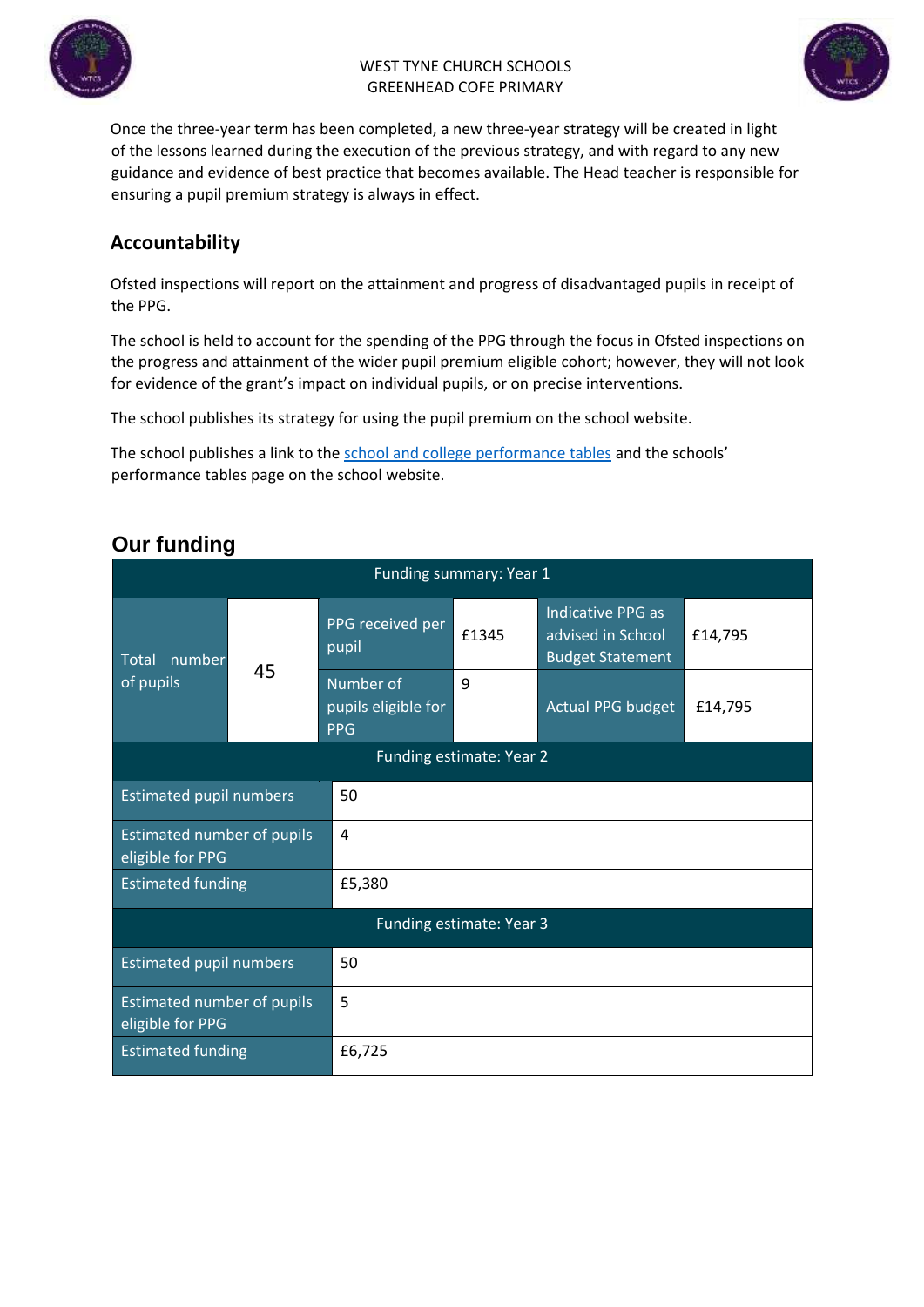





|    | <b>Appendix 1</b>        |                                                                                                                                                                                                                                                                                                                                                                                                                                                                                                                                                                  |  |  |  |
|----|--------------------------|------------------------------------------------------------------------------------------------------------------------------------------------------------------------------------------------------------------------------------------------------------------------------------------------------------------------------------------------------------------------------------------------------------------------------------------------------------------------------------------------------------------------------------------------------------------|--|--|--|
|    | <b>Barriers</b>          | Actions undertaken / evidence base* / rationale<br>https://www.gov.uk/government/uploads/system/uploads/attachment_data/file/413197/The_Pupil_<br>Premium - How schools are spending the funding.pdf<br>Where schools targeted the funding well, they: used research evidence to inform their<br>thinking. Page 9.                                                                                                                                                                                                                                               |  |  |  |
| 1. | Lack of school readiness | Effective liaison with feeder provider<br>Key expectations information produced and shared with feeder provider<br>Parent Handbook and additional Induction Pack<br>Open events<br>Induction days<br>Support for parents via website<br>Additional staff/TAs in FS<br>Focus on routines and expectations in first term<br>Small group interventions around early reading / maths skills<br>Speech and language interventions including Talk Boost<br>Targeted social groups<br>Parental engagement through PSHE/RE, Stay and Play and 'Touch of Class' sessions. |  |  |  |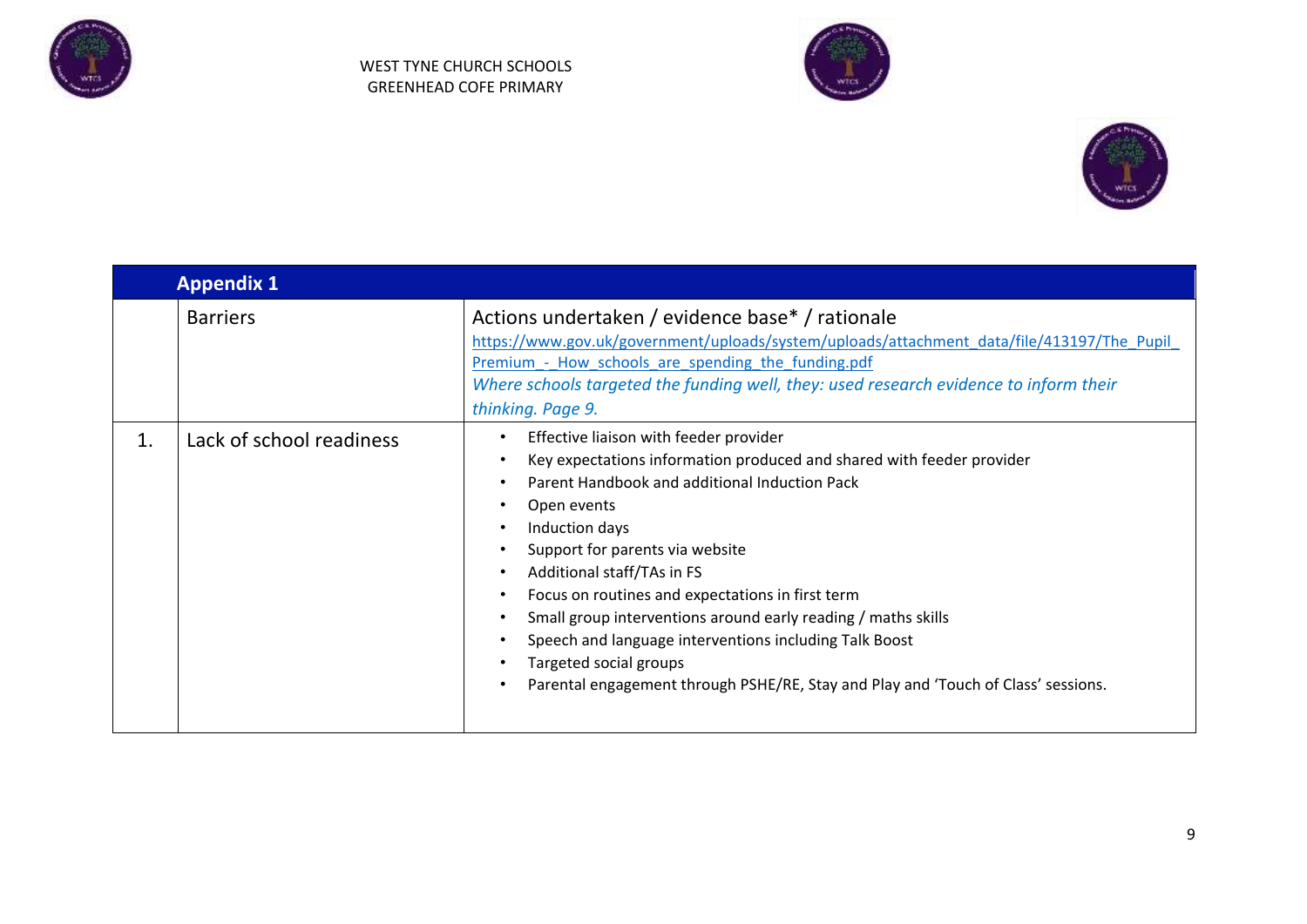





|  | Poor language and<br>communication skills | Whole staff CPD<br>Professional development for specialist TA<br>Extension of TA hours<br>Speech Link and Language Link assessments and programmes of support and intervention -<br>Wide range of resources<br>Interventions<br>Use of support and advice from Speech and Language Therapist |
|--|-------------------------------------------|----------------------------------------------------------------------------------------------------------------------------------------------------------------------------------------------------------------------------------------------------------------------------------------------|
|--|-------------------------------------------|----------------------------------------------------------------------------------------------------------------------------------------------------------------------------------------------------------------------------------------------------------------------------------------------|

|                    |  | Whole school focus on a communication friendly environment<br>Regular focus on communication in curriculum - i.e. use of standard English.<br>Coordination with outside agencies including NHS and SALT      |
|--------------------|--|--------------------------------------------------------------------------------------------------------------------------------------------------------------------------------------------------------------|
| Limited vocabulary |  | Whole staff CPD undertaken around teaching vocabulary.<br>All subjects / topics revised with focus on Tier 2 and Tier 3 vocabulary.<br>Vocabulary assessment used to identify issues with particular pupils. |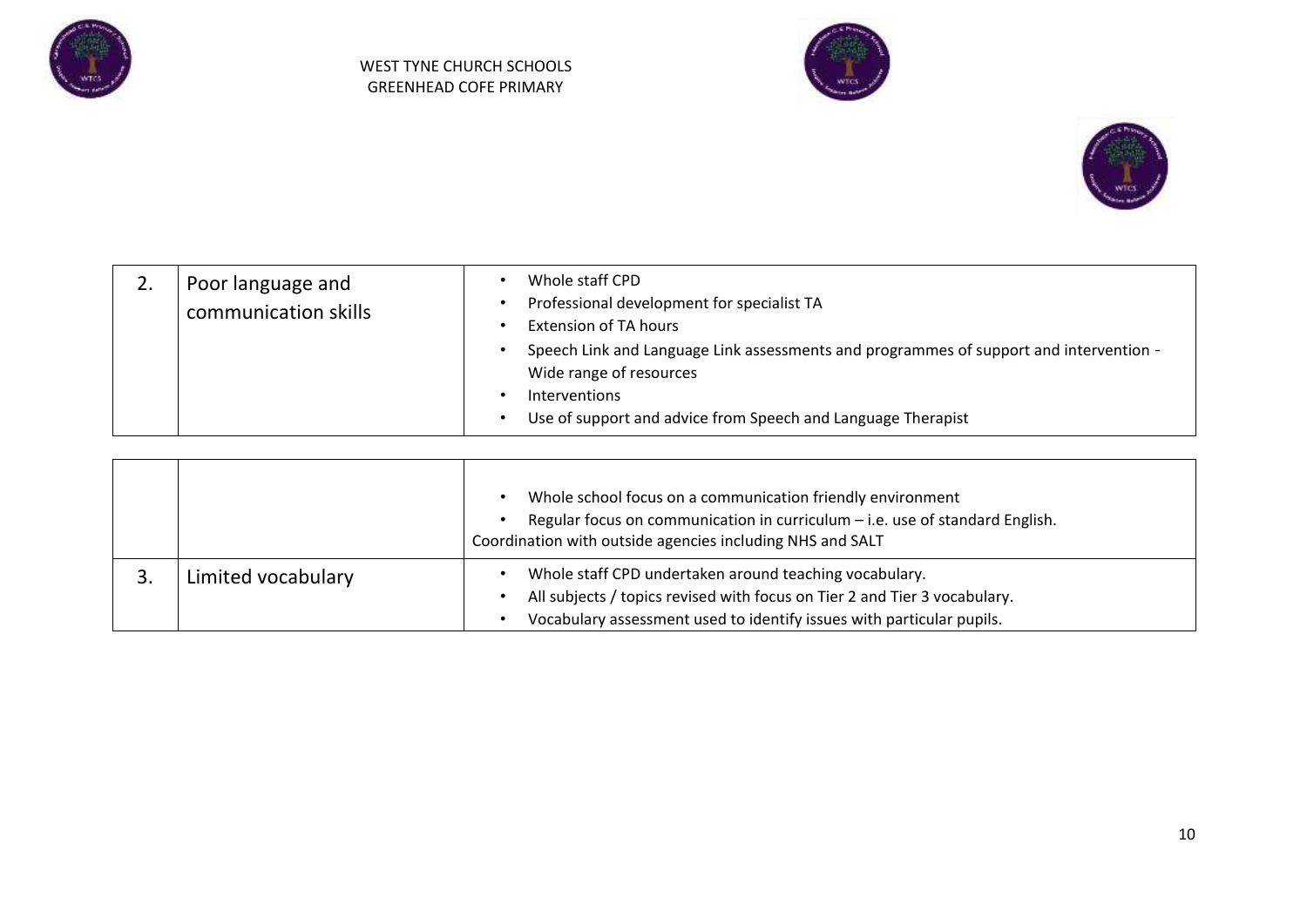





| 4. | Lack of effective learning<br>behaviours     | Staff training around Growth Mindset.<br>$\bullet$<br><b>Staff MAPA training</b><br>$\bullet$<br>Staff training around regulating activities and Theraplay.<br>$\bullet$<br>Focus in teaching and learning on resilience - monitored through observations / work<br>$\bullet$<br>scrutinies / pupil interviews.<br>Whole school assemblies which focus on this area.<br>$\bullet$<br>Specific support programmes for targeted individuals, including: Yoga, Relax Kids, Lego therapy<br>$\bullet$<br>and Mindfulness<br>Before and After school clubs<br>$\bullet$<br>Bespoke support for individual pupils<br>$\bullet$<br>'Break out' areas<br>$\bullet$<br>Homework grid support for those who do not engage with the system via home<br>$\bullet$ |
|----|----------------------------------------------|-------------------------------------------------------------------------------------------------------------------------------------------------------------------------------------------------------------------------------------------------------------------------------------------------------------------------------------------------------------------------------------------------------------------------------------------------------------------------------------------------------------------------------------------------------------------------------------------------------------------------------------------------------------------------------------------------------------------------------------------------------|
| 5. | Lack of fluency in / enjoyment<br>of reading | <b>Reading Champion/buddy</b><br>Reading assessments carried out termly PIRA<br>Inference intervention<br><b>Reading Priority Class Action Plans</b><br>$\bullet$<br>Introduction (in 2019) of Read Write Inc progressive phonics programme<br>$\bullet$<br>Reading record books<br>'At school' readers:                                                                                                                                                                                                                                                                                                                                                                                                                                              |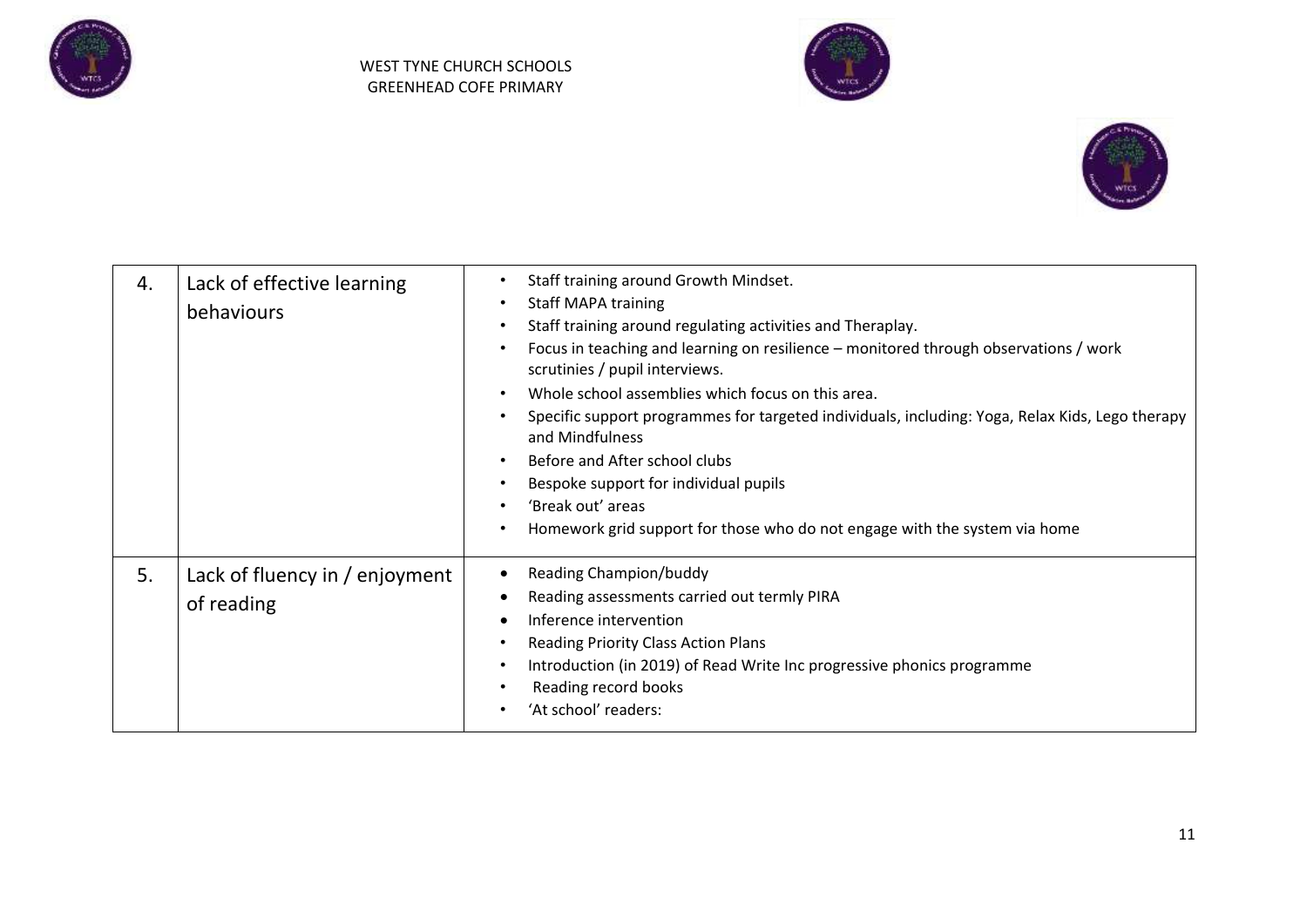





|           |                                               | Whole Class teaching of reading - Guided Reading<br>Paired reading<br>Reciprocal reading<br>$\bullet$<br>Intervention programme                                                                                                                                                                                                                                                                                                                                                                                                                                                                                                   |  |  |
|-----------|-----------------------------------------------|-----------------------------------------------------------------------------------------------------------------------------------------------------------------------------------------------------------------------------------------------------------------------------------------------------------------------------------------------------------------------------------------------------------------------------------------------------------------------------------------------------------------------------------------------------------------------------------------------------------------------------------|--|--|
| $\bullet$ |                                               | Reading volunteers - trained via Federation<br>Class novel<br>Whole School Targets regularly focus on reading<br>Whole school focus on use of standard English<br>Focused weeks / days, i.e. Roald Dahl / World Book Day<br>Visiting authors                                                                                                                                                                                                                                                                                                                                                                                      |  |  |
| 6.        | Special educational needs and<br>disabilities | Constant 'Plan / Do / Review' cycle<br>$\bullet$<br>Progression through graduated response and EHCPs as appropriate<br>$\bullet$<br>Equality Impact Assessments of all areas of the curriculum<br>$\epsilon$<br><b>Accessibility Plan</b><br>CPD for staff<br>Disability awareness raising<br>Additional support for individual pupils<br>$\bullet$<br>Alternative Provision (if needed)<br>Therapeutic support for individuals<br>Support for parents choosing next placement for pupils, including transfer to specialist<br>provision.<br>Wide range of support materials and resources<br>Bespoke / appropriate opportunities |  |  |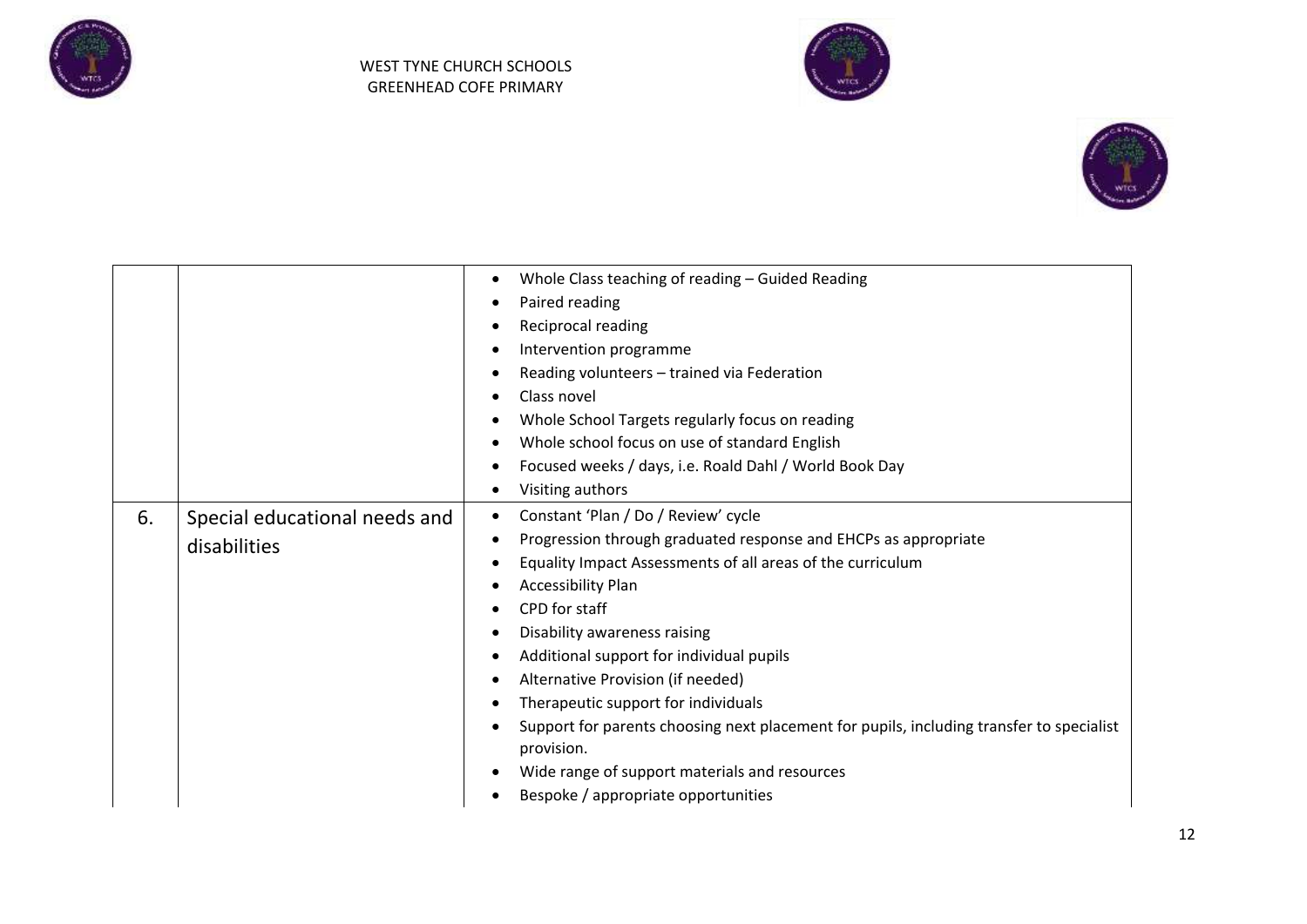





| a. | Poverty | Whole school poverty-proofing of curriculum and opportunities through not charging /<br>subsidising<br>Subsidising of trips and visits, including residential<br>Provision of instrument tuition<br>Provision of breakfast club<br>Provision of uniform and other essential clothing and other items |  |  |  |
|----|---------|------------------------------------------------------------------------------------------------------------------------------------------------------------------------------------------------------------------------------------------------------------------------------------------------------|--|--|--|
|    |         | Signposting to support - i.e. Food Banks / free holiday activities<br>Support for parents completing applications such as those for DLA<br>EHAs, including those supported by school nurse                                                                                                           |  |  |  |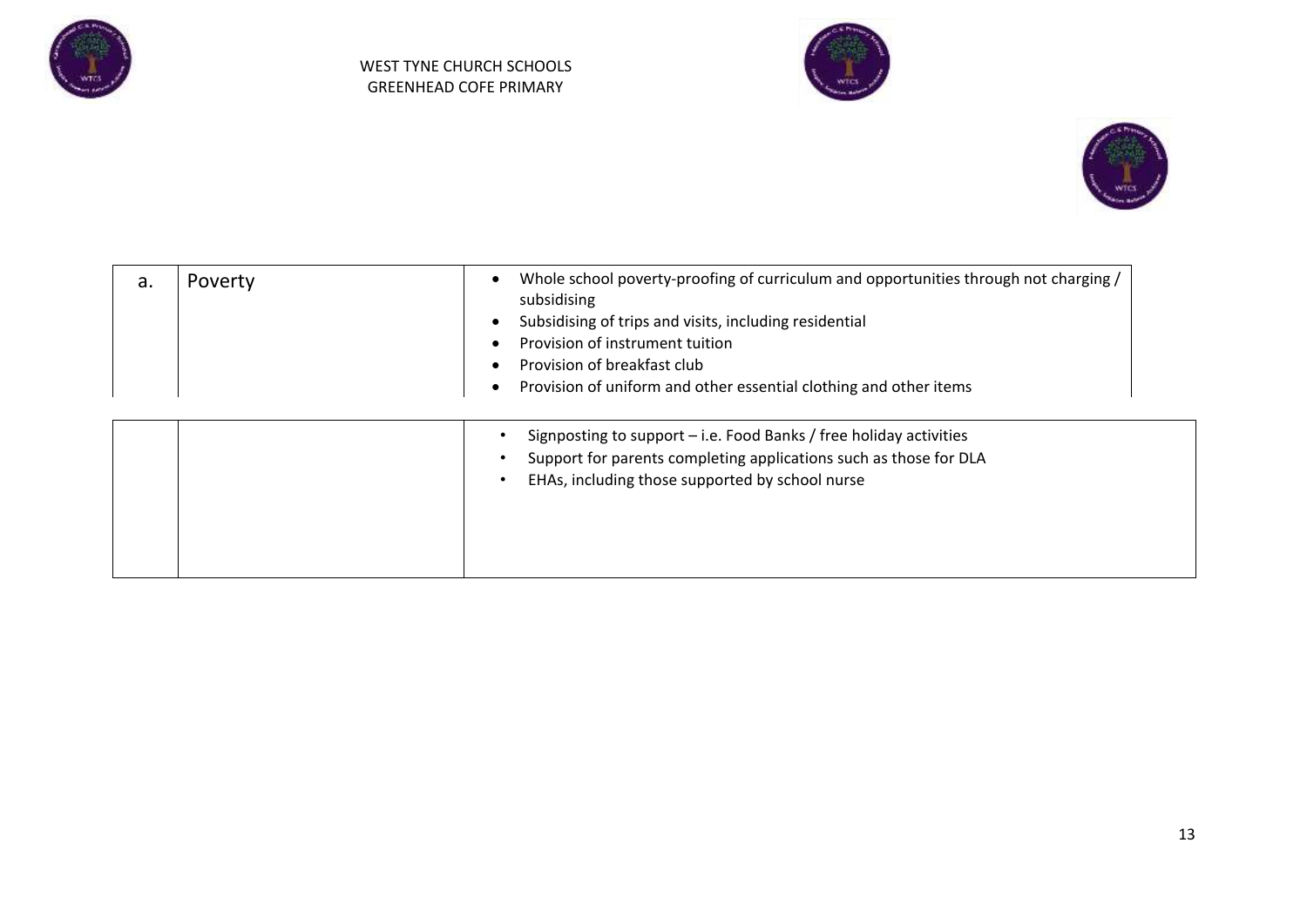





| b. | Poor attendance | Alarm call for targeted parents<br>Collection of pupils as temporary support<br>$\bullet$<br>First call and follow up for vulnerable pupils<br>Weekly tracking - meetings between admin and HT<br>Celebration of 100% attendance<br>Letters to parents / carers - this now includes pupils who are regularly late. These letters have<br>been reviewed and updated to provide parents with clear, easy to understand information<br>about the effect of absence and lateness on educational outcomes.<br>Meetings with teacher<br>Meetings with DSL / SENDCo<br>Home visits / house calls<br>Coordination with outside agencies<br><b>Holiday Fines</b><br>15 Day penalties<br><b>CME</b> referrals<br><b>Medical Care Plans</b><br><b>EHAs</b><br>Bespoke motivation and reward systems<br>Provision of free breakfast club (time specific).<br>Presentation for parents re importance of sleep and how to establish bedtime routines.<br>http://www.smf.co.uk/wp-content/uploads/2017/07/Education-Commission-final-web-<br>report.pdf Having a regular bedtime in term-time matters. Those who have a regular bedtime<br>have a score 1.13 point higher than those who do not, and have progress between ages 5 and<br>11 that is 0.74 points higher. |
|----|-----------------|----------------------------------------------------------------------------------------------------------------------------------------------------------------------------------------------------------------------------------------------------------------------------------------------------------------------------------------------------------------------------------------------------------------------------------------------------------------------------------------------------------------------------------------------------------------------------------------------------------------------------------------------------------------------------------------------------------------------------------------------------------------------------------------------------------------------------------------------------------------------------------------------------------------------------------------------------------------------------------------------------------------------------------------------------------------------------------------------------------------------------------------------------------------------------------------------------------------------------------------------------------|
|----|-----------------|----------------------------------------------------------------------------------------------------------------------------------------------------------------------------------------------------------------------------------------------------------------------------------------------------------------------------------------------------------------------------------------------------------------------------------------------------------------------------------------------------------------------------------------------------------------------------------------------------------------------------------------------------------------------------------------------------------------------------------------------------------------------------------------------------------------------------------------------------------------------------------------------------------------------------------------------------------------------------------------------------------------------------------------------------------------------------------------------------------------------------------------------------------------------------------------------------------------------------------------------------------|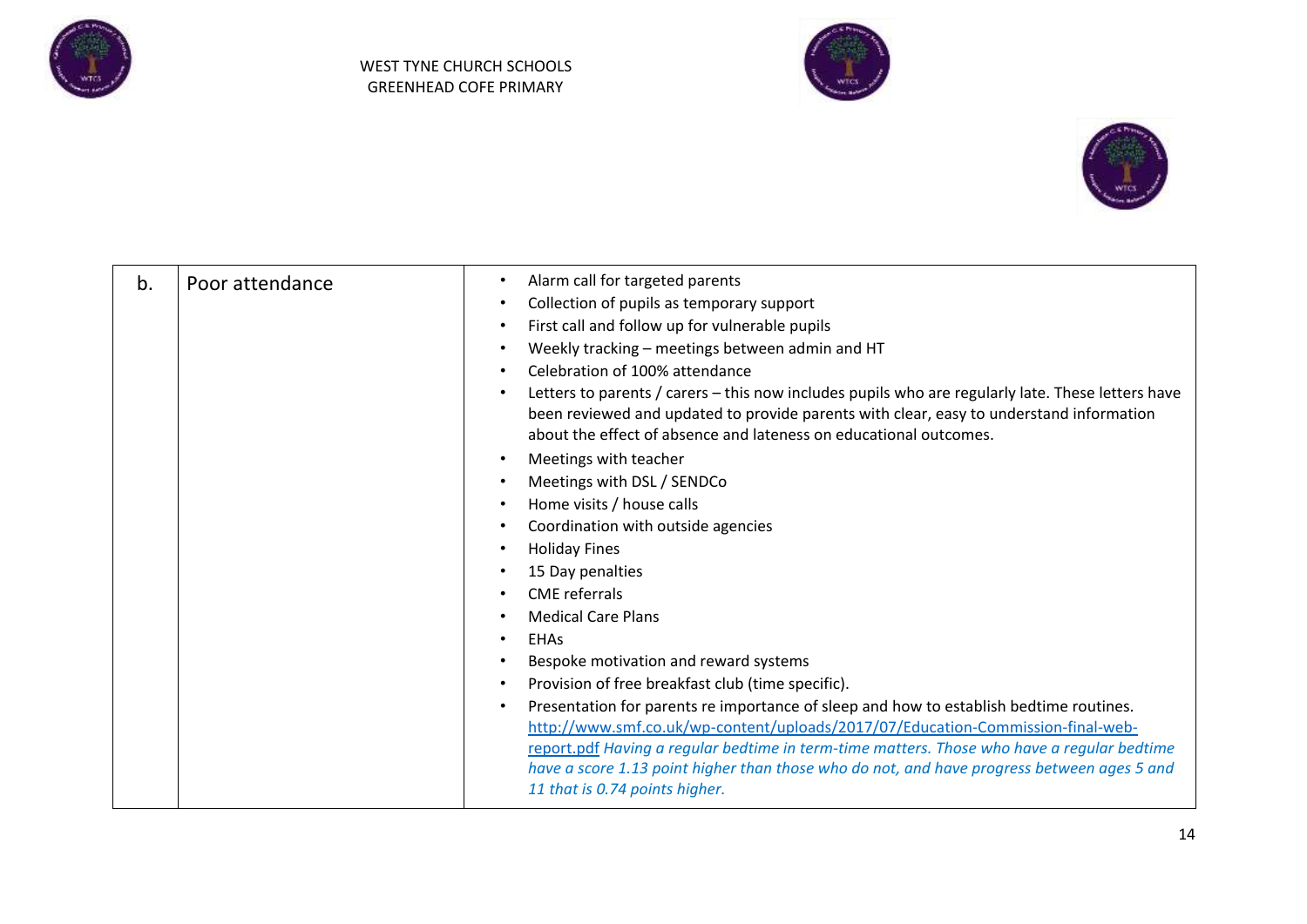





| c. | Lack of parental engagement | Signposting of advice and support                                   |  |  |
|----|-----------------------------|---------------------------------------------------------------------|--|--|
|    |                             | Communication - newsletter, website, emails etc.                    |  |  |
|    |                             | New Parent Brochure / Reception                                     |  |  |
|    |                             | Enhanced school website                                             |  |  |
|    |                             | Reception Induction - including both afternoon and evening sessions |  |  |
|    |                             | Year group transition meetings                                      |  |  |
|    |                             | Year 6 SATs Meeting                                                 |  |  |
|    |                             | 'Meet the Team' information sheets for parents                      |  |  |
|    |                             | Termly 'Drop Ins'                                                   |  |  |
|    |                             | <b>Termly Consultation Evenings</b>                                 |  |  |
|    |                             | Workshops for parents - PSHE/RE themes - Internet safety            |  |  |
|    |                             | <b>Parental Surveys</b>                                             |  |  |
|    |                             | Person-centred approaches to graduated approach and EHCP meetings   |  |  |
|    |                             | Residential meetings for parents                                    |  |  |
|    |                             | Play and Stay opportunities in Foundation stage.                    |  |  |
|    |                             | Performances – in and out of school                                 |  |  |
|    |                             | Reports in new format                                               |  |  |
|    |                             | <b>Homework Policy</b>                                              |  |  |
|    |                             | 'Open Door' policy                                                  |  |  |
|    |                             | Parental notice boards regularly updated.                           |  |  |
|    |                             | EHAs as appropriate                                                 |  |  |
|    |                             | Parents signposted to relevant training opportunities               |  |  |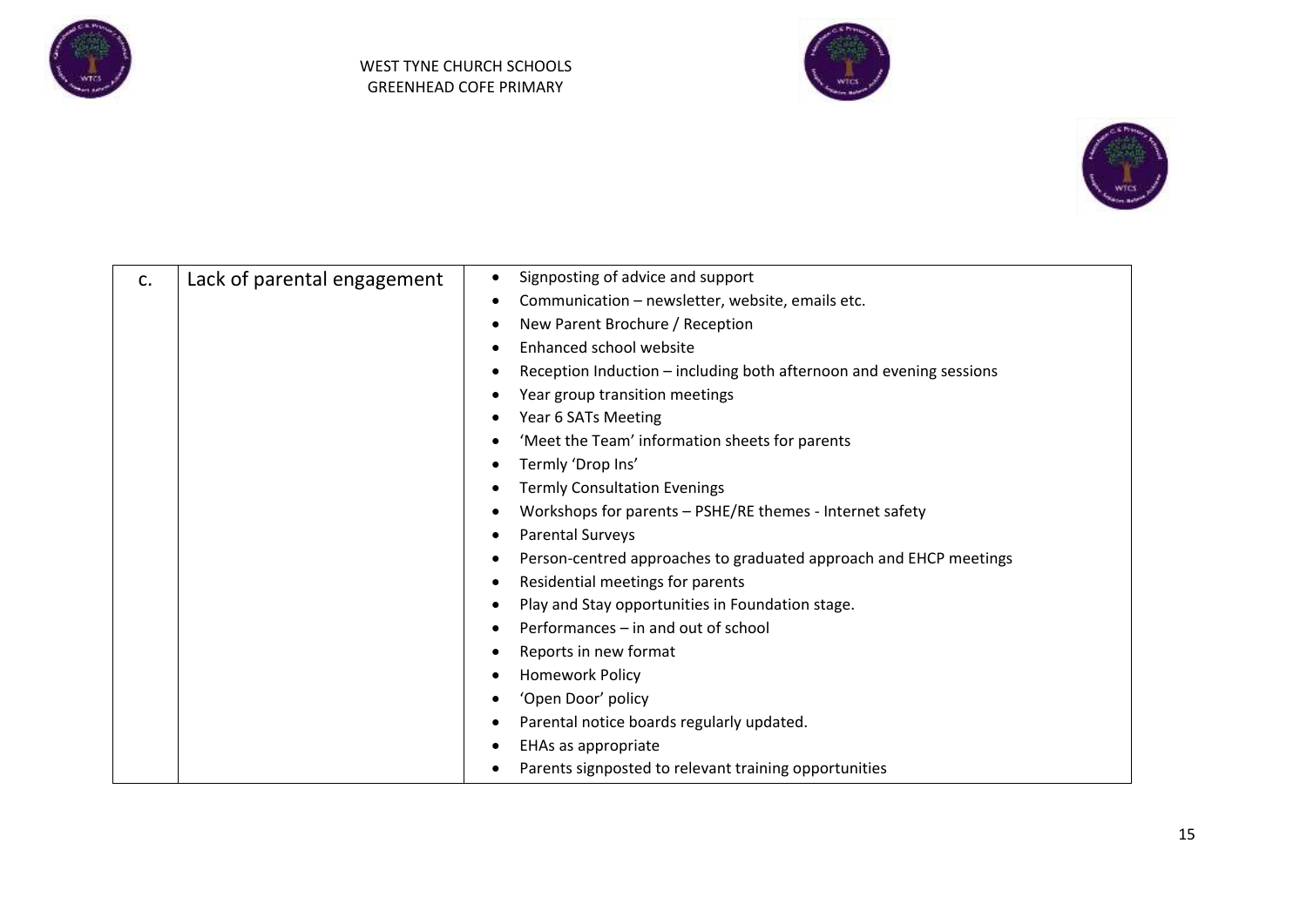





|  | Limited life experiences | Experiential learning through visits and visitors     |
|--|--------------------------|-------------------------------------------------------|
|  |                          | Topic stimuli and finale – using Cornerstones Maestro |
|  |                          | Nurturing of particular talents and interests         |
|  |                          | Funded events/visits                                  |

| e. | Low aspirations                                                            | <b>Aspirations Week</b><br>Review of research, i.e. 'Supporting the attainment of disadvantaged pupils'<br>Visits to enhance aspiration<br>Visitors to enhance aspiration<br>Topic stimuli and finale<br>Bespoke support for individual pupils<br>Nurturing of particular talents and interests<br>Involvement in opportunities - Big Sing<br><b>Funded music lessons</b><br>Celebration of achievements via website, blogs and newspaper articles |
|----|----------------------------------------------------------------------------|----------------------------------------------------------------------------------------------------------------------------------------------------------------------------------------------------------------------------------------------------------------------------------------------------------------------------------------------------------------------------------------------------------------------------------------------------|
| f. | Lack of focus and confidence<br>due to poor mental health<br>and wellbeing | Training for all staff around wellbeing / growth mindset<br>Whole school focus on PSHE/RE<br>Activ8 activities introduced<br>Specific support programmes for targeted individuals, including: Yoga, Relax Kids, Lego<br>therapy and Mindfulness<br>Staff trained to deliver Art Therapy.<br>Before and After school clubs                                                                                                                          |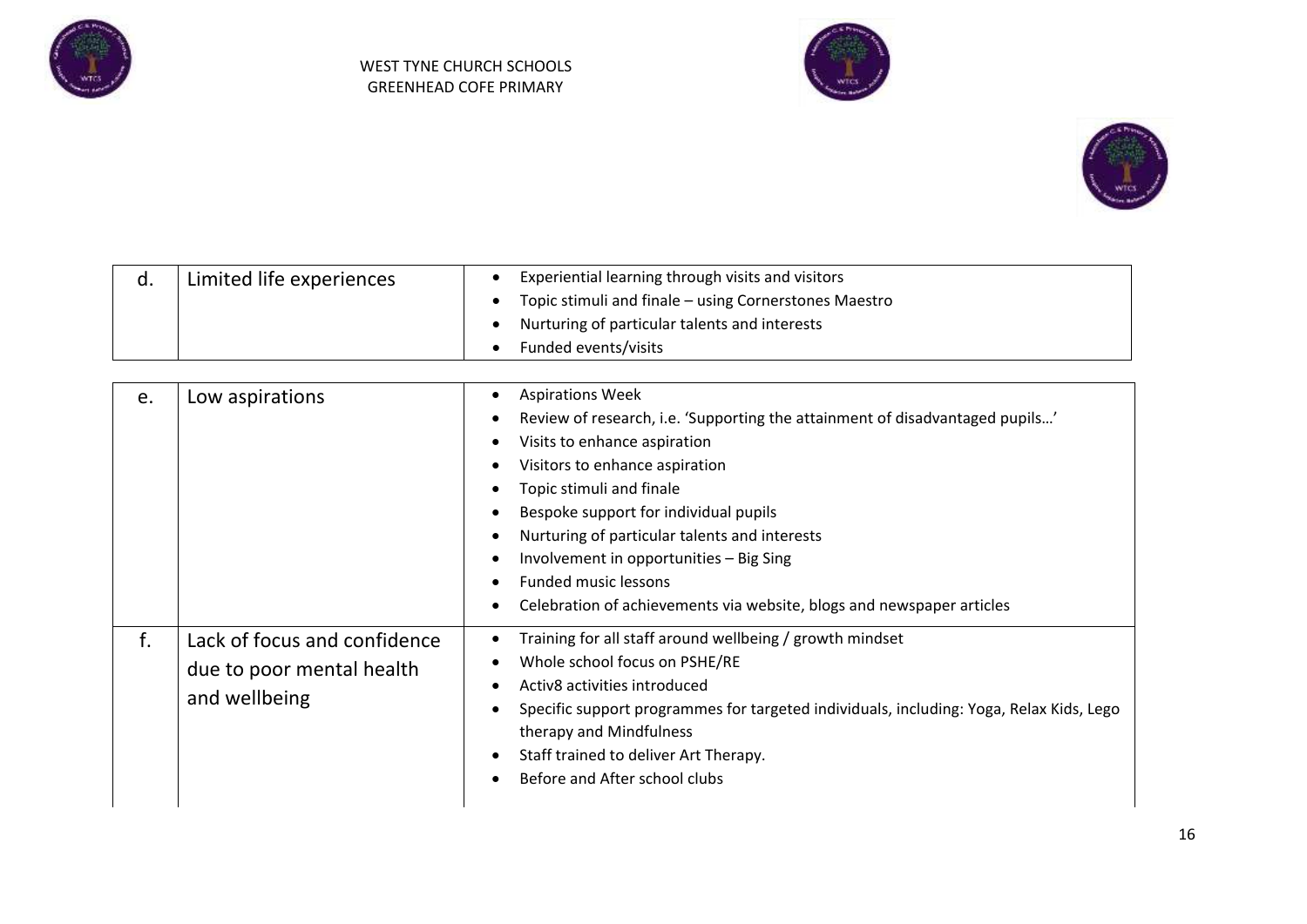





|    |                     | Bespoke support for individual pupils<br>TAC meetings<br>Post incident reviews<br>Avoidance of exclusions / re-integration meetings                                                                                                                                                                                 |
|----|---------------------|---------------------------------------------------------------------------------------------------------------------------------------------------------------------------------------------------------------------------------------------------------------------------------------------------------------------|
| g. | Safeguarding issues | $DSL(s) - training$ is kept current<br>DSL(s) provide training for all staff including dinner supervisors and governors<br>NSPCC training for staff<br><b>NSPCC Assembly for pupils</b><br>NSPCC workshop for parents<br>Multi-agency working - through MASH, CAP, EHAs, etc<br>DSL Supervision at each SLT Meeting |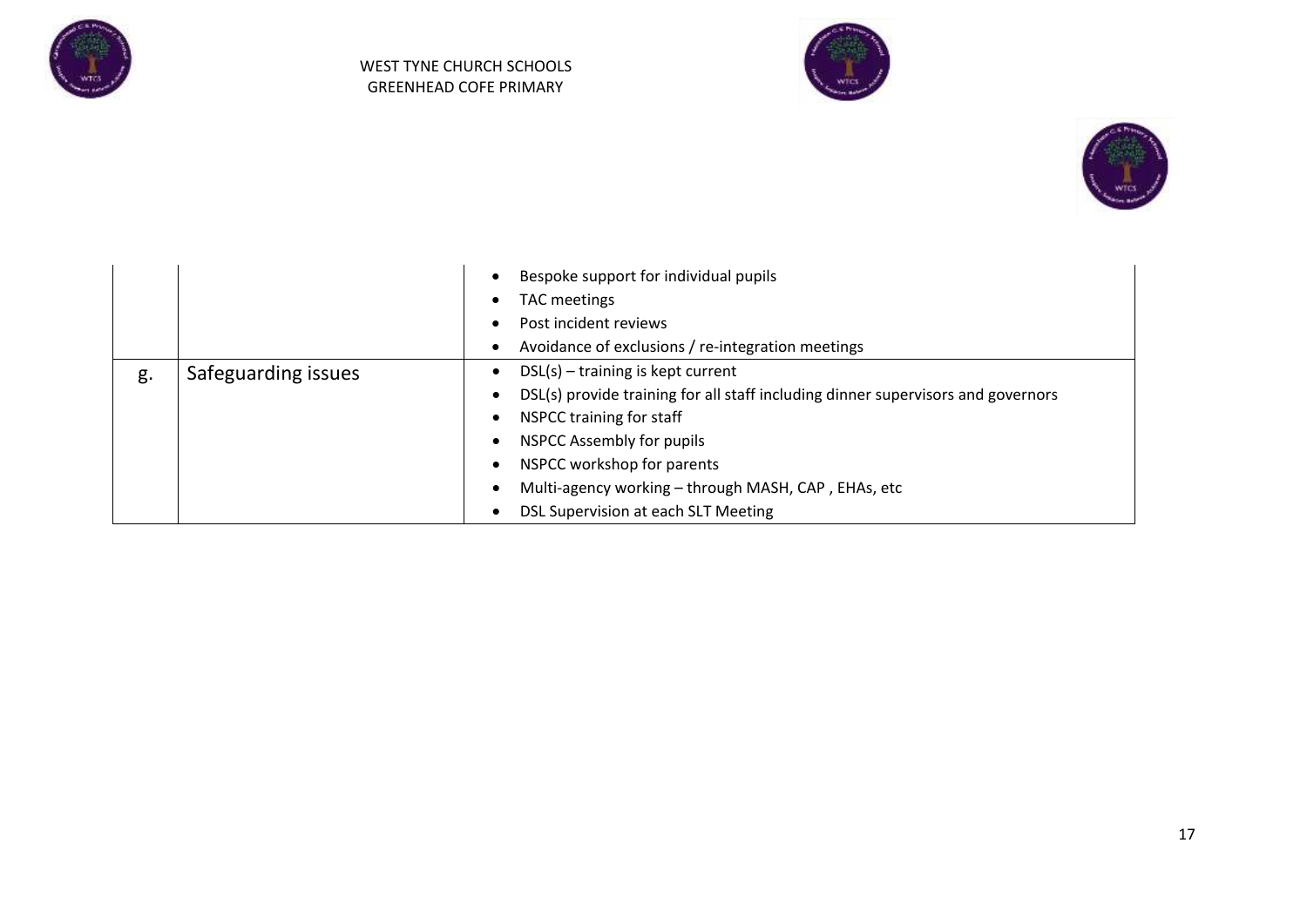





| Addressing<br>behaviour and<br>attendance | High quality<br>teaching for all               | <b>Meeting</b><br>individual learning<br>needs | 'Supporting the<br>attainment of<br>disadvantaged<br>pupils: articulating<br>success and good<br>practice' |
|-------------------------------------------|------------------------------------------------|------------------------------------------------|------------------------------------------------------------------------------------------------------------|
| Deploying staff<br>effectively            | Data driven and<br>responding to<br>evidence   | Clear, responsive<br>leadership                | Page 73                                                                                                    |
|                                           | Whole School<br>ethos of<br>attainment for all |                                                |                                                                                                            |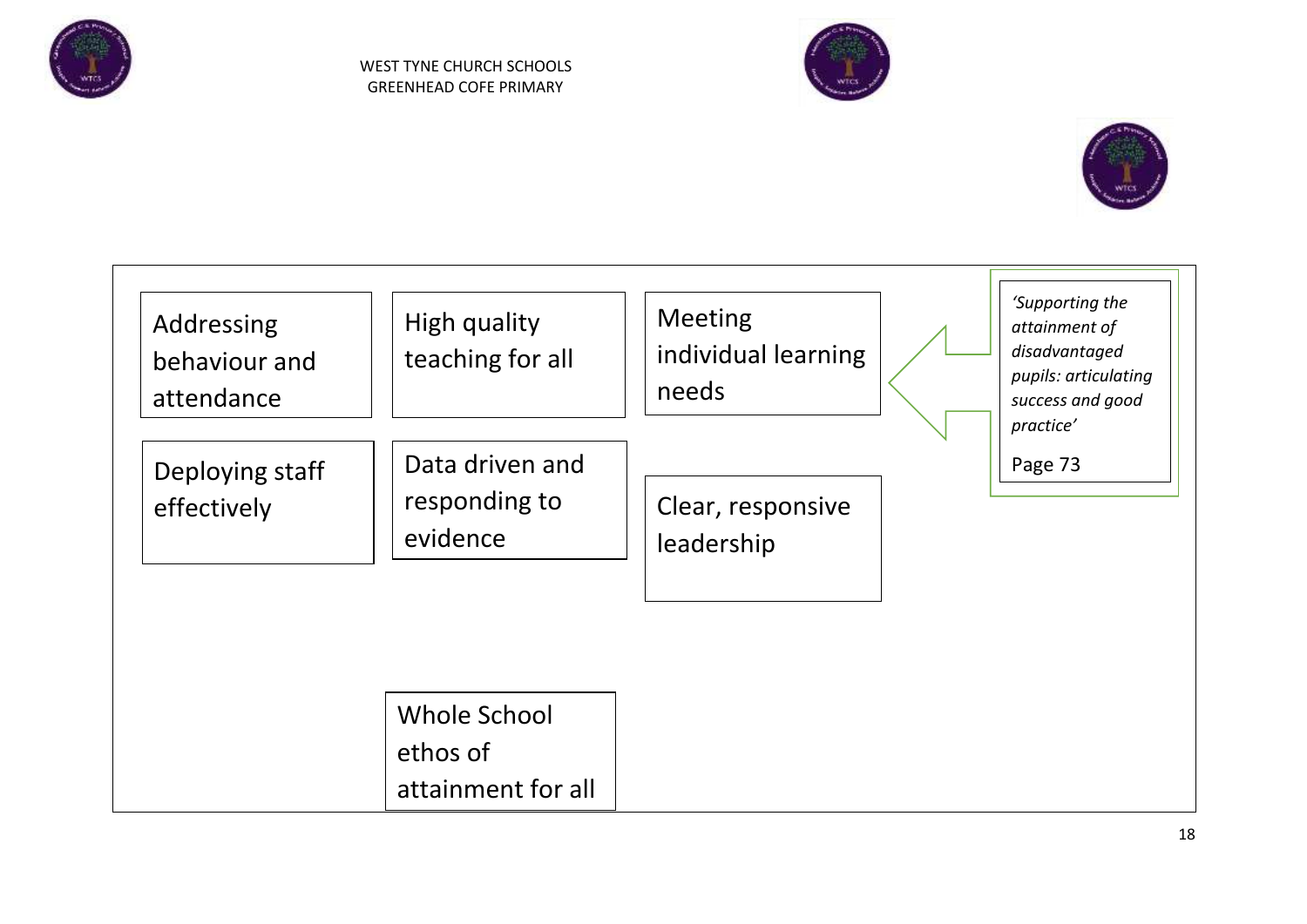





[https://www.gov.uk/government/publications/school-culture-and-practice-supporting-disadvantaged-pupils](about:blank)

All teachers are focused on Closing the Gap, including through a whole school approach to pupil progress, as: '*Disadvantaged learners are most successful where teachers in the classroom feel accountable for their outcomes*.' NET as above.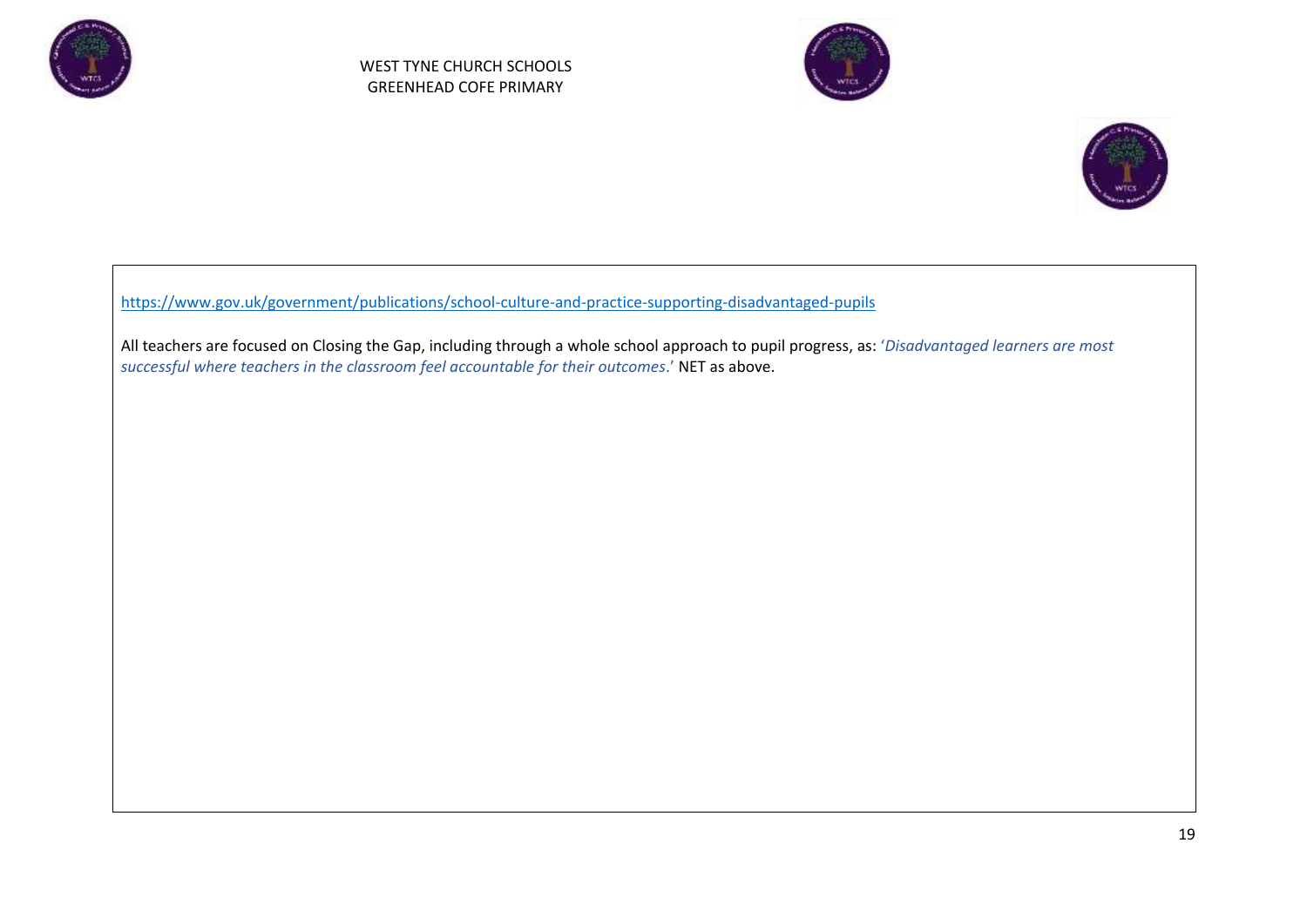





# CONTINUED DEVELOPMENT

Set even higher expectations for all pupils

Develop existing strategies still further

Work with neighbouring schools to raise standards

Learn from and contribute to national networks

Staff continue to learn, develop ideas and improve attainment for all

#### BASIC

Promote ethos of achievement for all

Address attendance and behaviour

Engage with external evidence of what works and choose appropriate strategies

Support pupils' social and emotional needs alongside teaching and learning strategies

Provide additional learning support during the school day

#### INTERMEDIATE

Address individual pupil learning needs

Ensure all strategies are being implemented to a high standard, including through staff training

Help all staff to use data effectively and make evidence-based decisions

Allocate time for joint staff planning and review

Instil accountability for raising attainment at all levels of the school

Improve engagement with families

#### **EMBEDDED**

Support metacognition and independent learning

Introduce collaborative and peer learning

Assess pupils' attainment on entry and intervene early to address learning needs

Ensure Assessment for Learning systems are embedded

Constantly review impact of interventions and modify them

Share learning between staff

Timescale  $(3 - 5$  years)

Supporting the attainment of disadvantaged pupils: articulating success and good practice - Research report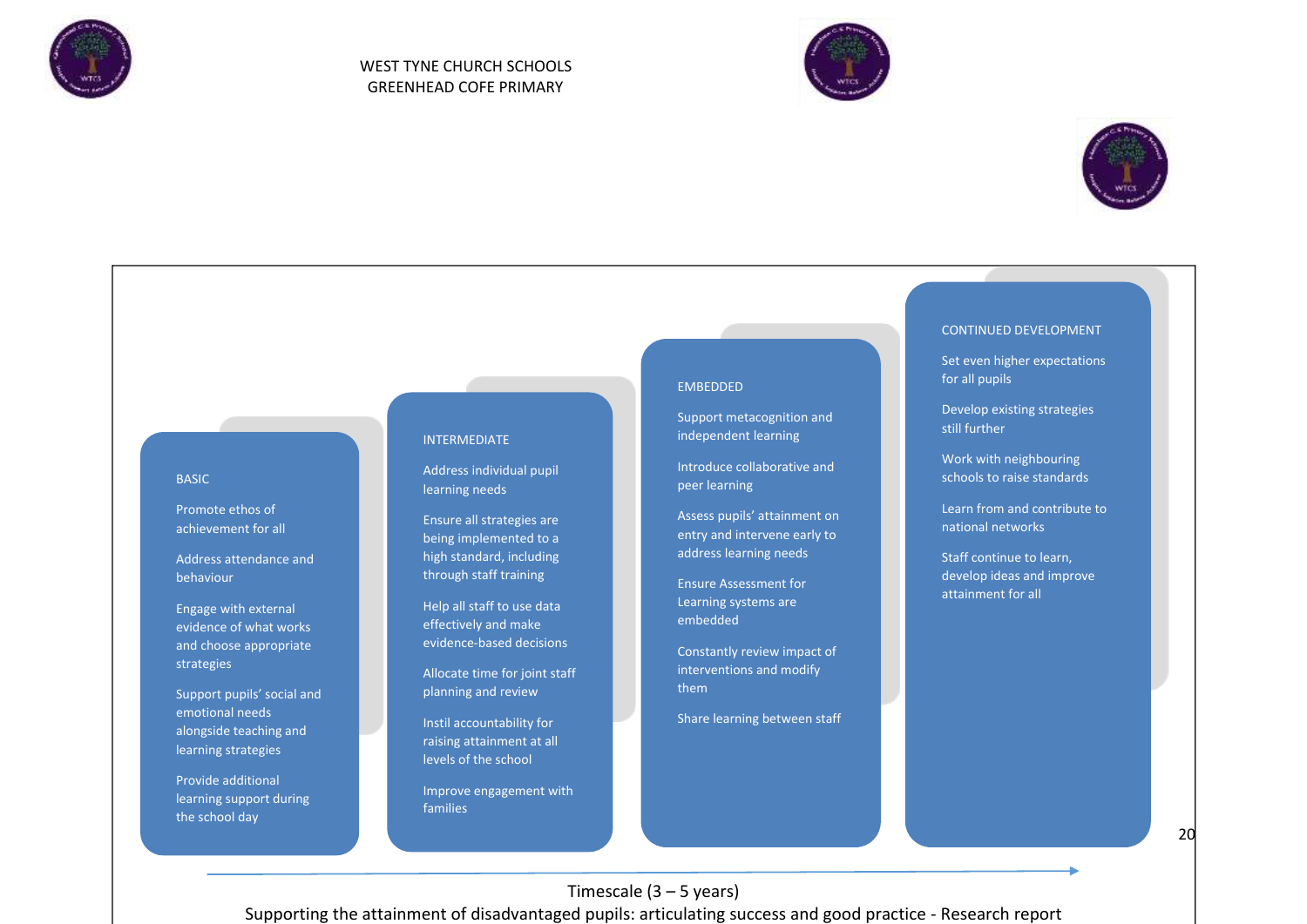



|         | Research links                                                                                                                                                                                                                                                                                                                                                                                                                                                                                                                                                                                                                                                                                                                                                                                                                                                                                                                                                                                                                                                                                                                                                                                                                                                            |  |  |
|---------|---------------------------------------------------------------------------------------------------------------------------------------------------------------------------------------------------------------------------------------------------------------------------------------------------------------------------------------------------------------------------------------------------------------------------------------------------------------------------------------------------------------------------------------------------------------------------------------------------------------------------------------------------------------------------------------------------------------------------------------------------------------------------------------------------------------------------------------------------------------------------------------------------------------------------------------------------------------------------------------------------------------------------------------------------------------------------------------------------------------------------------------------------------------------------------------------------------------------------------------------------------------------------|--|--|
| Context | https://publications.parliament.uk/pa/cm201415/cmselect/cmeduc/647/647.pdf<br>https://www.gov.uk/government/uploads/system/uploads/attachment_data/file/413197/The_Pupil_Premium__How_schools_are\\$pending*_the_funding.pdf<br>Where schools spent the Pupil Premium funding successfully to improve achievement, they shared many of the following characteristics. They:<br>understood the importance of ensuring that all day-to-day teaching meets the needs of each learner, rather than relying on interventions to compensate<br>for teaching that is less than good. Page 3. ii http://www.smf.co.uk/wp-content/uploads/2017/07/Education-Commission-final-web-report.pdf<br>Page 3 – Overall, the evidence from analysing free school meals (FSM) data is that: white British children eligible for FSM are consistently the lowest performing ethnic<br>group of children from low income households, at all ages; the attainment 'gap' between those children eligible for free school meals and the remainder is wider for<br>white British and Irish children than for other ethnic groups; and this gap widens as children get older.<br>Page 10 - Where a child comes from now matters more for their success in later life than it did a generation ago. |  |  |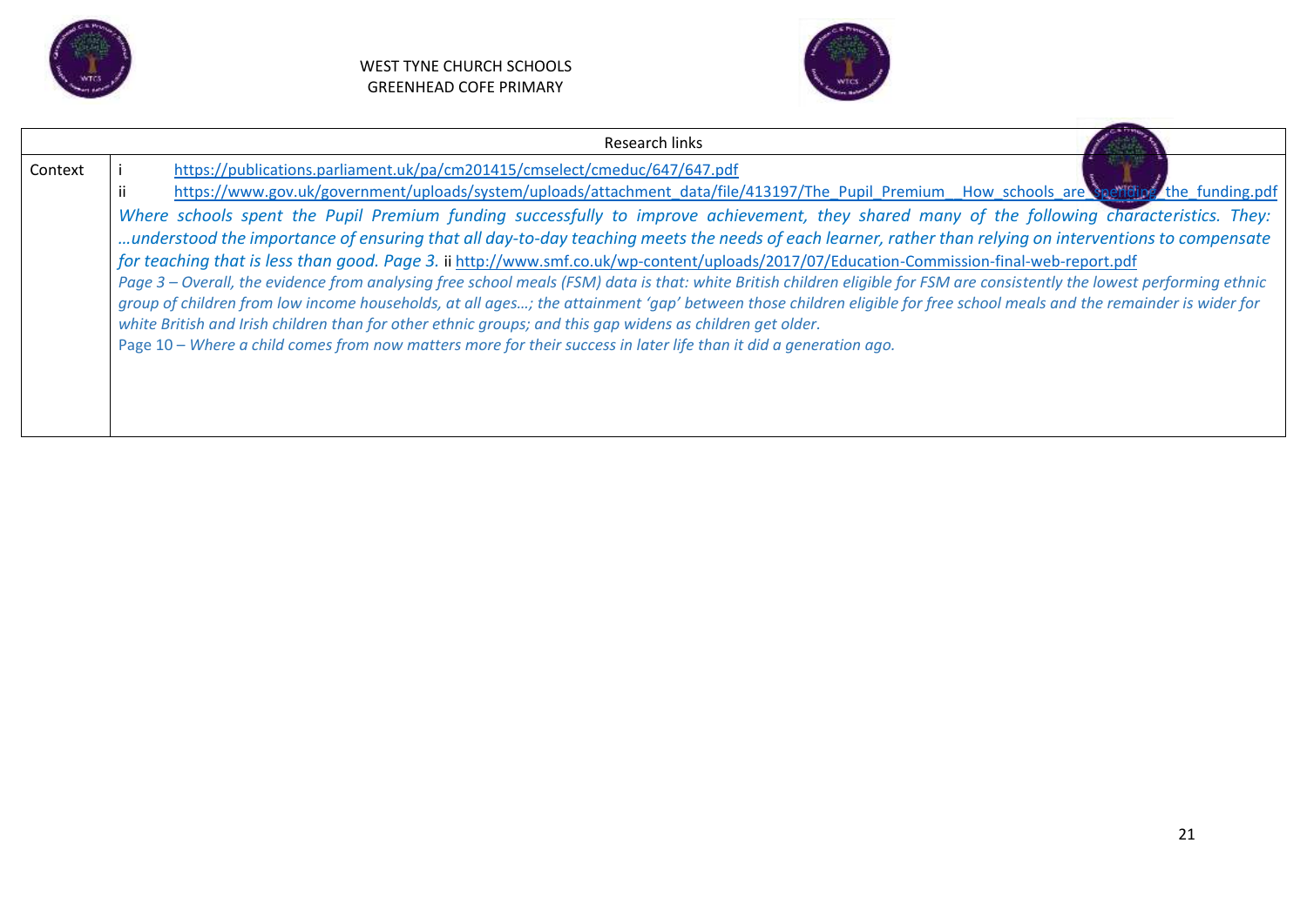



| Best<br>Practice<br>around<br>0f<br>use<br>Pupil<br>Premium<br>funding | The approaches detailed above are, therefore, strategic and evidence based but not 'compliance based' and have formed a journey over several years. To quote<br>'Supporting the attainment of disadvantaged pupils: articulating success and good practice' DfE November 2015: 'schools that experience less success are likely to<br>have used more strategies in an attempt to improve their success. They are also more likely to rely on the Sutton Trust-EEF Toolkit and be more concerned that their<br>strategies are evidence-based because of the pressure to demonstrate that they are doing 'the right things' to address the issue. On the other prind, schools<br>experiencing greater success are more likely to attract higher quality staff, feel freer to rely on their own<br>judgements and take calculated risks in their choice of strategies.' Equally, to quote NET 'An updated practical guide to the Pupil Premium' by Mark Rowland: 'Evidence<br>informed, not evidence led. The EEF Toolkit offers a brilliant opportunity for Pupil<br>Premium activity to be informed by evidence. But it was never intended to be used 'painting by numbers' style. Finding out what works for an individual school context<br>should be closer to independent travel with a guidebook rather than a coach trip where you are told when and where to get off, where to eat etc' As stated by the<br>EEF themselves: Teachers might now be categorised in three groups: evidence seekers, compliance chasers and the disengaged We may now need to reconsider how<br>to ensure schools use their pupil premium effectively and avoid shallow compliance, 'The Pupil Premium Next Steps, Sutton Trust and Education Endowment<br>Foundation July 2015. i https://www.gov.uk/government/publications/school-culture-and-practice-supporting-disadvantaged-pupils<br>iihttps://assets.publishing.service.gov.uk/government/uploads/system/uploads/attachment_data/file/760385/Research_to_un<br>derstand successful approaches to supporting the most academically able disadvantaged pupils.pdf iii https://www.brighton-hove.gov.uk/sites/brighton-<br>hove.gov.uk/files/Oxford%20School%20Improvement%20The%20Pupil%20Premium%2C%20making%20it%20work%20for%20your%20school.pdf |
|------------------------------------------------------------------------|----------------------------------------------------------------------------------------------------------------------------------------------------------------------------------------------------------------------------------------------------------------------------------------------------------------------------------------------------------------------------------------------------------------------------------------------------------------------------------------------------------------------------------------------------------------------------------------------------------------------------------------------------------------------------------------------------------------------------------------------------------------------------------------------------------------------------------------------------------------------------------------------------------------------------------------------------------------------------------------------------------------------------------------------------------------------------------------------------------------------------------------------------------------------------------------------------------------------------------------------------------------------------------------------------------------------------------------------------------------------------------------------------------------------------------------------------------------------------------------------------------------------------------------------------------------------------------------------------------------------------------------------------------------------------------------------------------------------------------------------------------------------------------------------------------------------------------------------------------------------------------------------------------------------------------------------------------------------------------------------------------------------------------------------------------------------------------------------------------------------------------------------------------------------------------------------------------------------------------------------------------------------------------------------|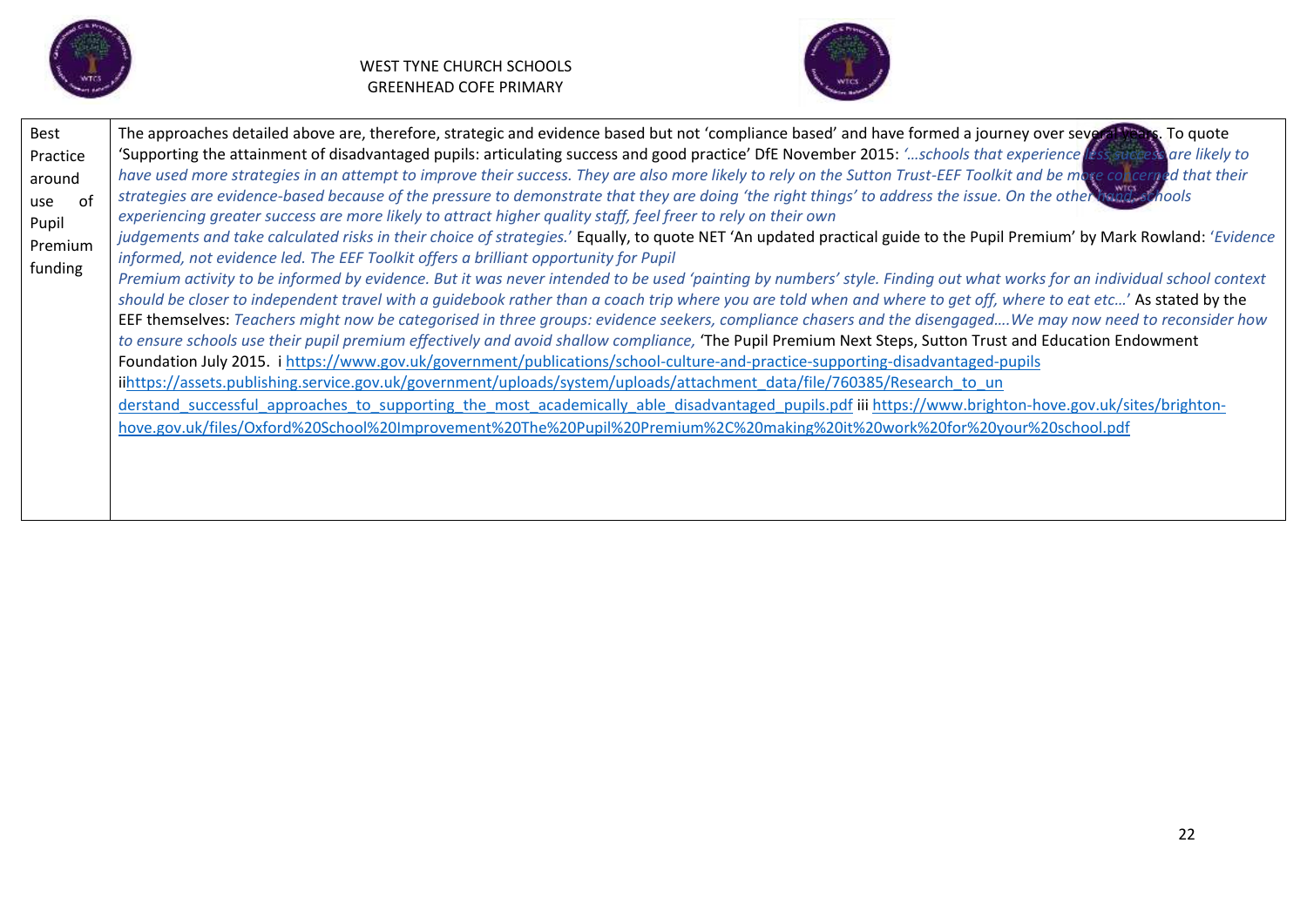



|                 | iv https://www.tes.com/news/school-news/breaking-views/25-low-cost-ways-maximise-pupil-premium-spending v http://www.smf.co.uk/wpe.co<br>content/uploads/2017/07/Education-Commission-final-web-report.pdf<br>Consideration needs to be given to ensuring retention of good teachers, given that, the odds of a teacher leaving a primary school are 20% higher for the highest<br>deprivation quintile, compared to the lowest deprivation quintileThese patterns are consistent with a situation where the typical teacher finds reaching in a higher<br>deprivation school less agreeable. Pupil behaviour may be more challenging; teachers find they need to deal with social difficulties the child is experiencing; and there is<br>less home support for learning. The emotional challenge of teaching in some of our more disadvantaged schools can be considerable. Furthermore, the threat of the<br>accountability system in the form of negative Ofsted judgements and test results that fall below government 'floor' standards affect those in more disadvantaged<br>schools far more. Page 39-40.<br>The Commission also focuses on Leadership and infrastructure as a key part of the model of successful support.<br>https://schoolsimprovement.net/guest-post-marc-rowlands-32-pupil-premium-ideas-magpie/No Pupil Premium funded activity will be successful if<br>vi<br>turnover of teaching staff is very high. vi https://researchschool.org.uk/rosendale/blog/cherry-picking-or-broad-vistas-using-research-evidence-to-improve-<br>outcomesfor-vulnerable-learners<br>https://educationendowmentfoundation.org.uk/resources/teaching-learning-toolkit<br>vii<br>viii<br>https://www.gov.uk/government/publications/supporting-the-attainment-of-disadvantaged-pupils ix https://www.amazon.co.uk/Updated-Practical-Guide-<br>Pupil-Premium/dp/1909717630 x https://ies.ed.gov/ncee/wwc/ |
|-----------------|------------------------------------------------------------------------------------------------------------------------------------------------------------------------------------------------------------------------------------------------------------------------------------------------------------------------------------------------------------------------------------------------------------------------------------------------------------------------------------------------------------------------------------------------------------------------------------------------------------------------------------------------------------------------------------------------------------------------------------------------------------------------------------------------------------------------------------------------------------------------------------------------------------------------------------------------------------------------------------------------------------------------------------------------------------------------------------------------------------------------------------------------------------------------------------------------------------------------------------------------------------------------------------------------------------------------------------------------------------------------------------------------------------------------------------------------------------------------------------------------------------------------------------------------------------------------------------------------------------------------------------------------------------------------------------------------------------------------------------------------------------------------------------------------------------------------------------------------------------------------------------------------------------------|
| <b>Teaching</b> | http://www.smf.co.uk/wp-content/uploads/2017/07/Education-Commission-final-web-report.pdf The quality of teaching is the most important school-based<br>determinant of educational success.<br>https://www.gov.uk/government/uploads/system/uploads/attachment data/file/413197/The Pupil Premium How schools are spending the funding.pdf<br>Where schools spent the Pupil Premium funding successfully to improve achievement, they shared many of the following characteristics. They: understood the<br>importance of ensuring that all day-to-day teaching meets the needs of each learner, rather than relying on interventions to compensate for teaching that is less than<br>good. Page 3.<br>Page 10 - They decided to use some of their funding to employ a good additional teacher for one term in Year 6. This meant that the class could be organised into<br>smaller ability groups for English and mathematics to help underachievers to catch up with specific aspects of their learning while enabling more-able pupils to reach<br>their potential.<br>iii<br>http://maximisingtas.co.uk/ta-standards.php                                                                                                                                                                                                                                                                                                                                                                                                                                                                                                                                                                                                                                                                                                                                                                                     |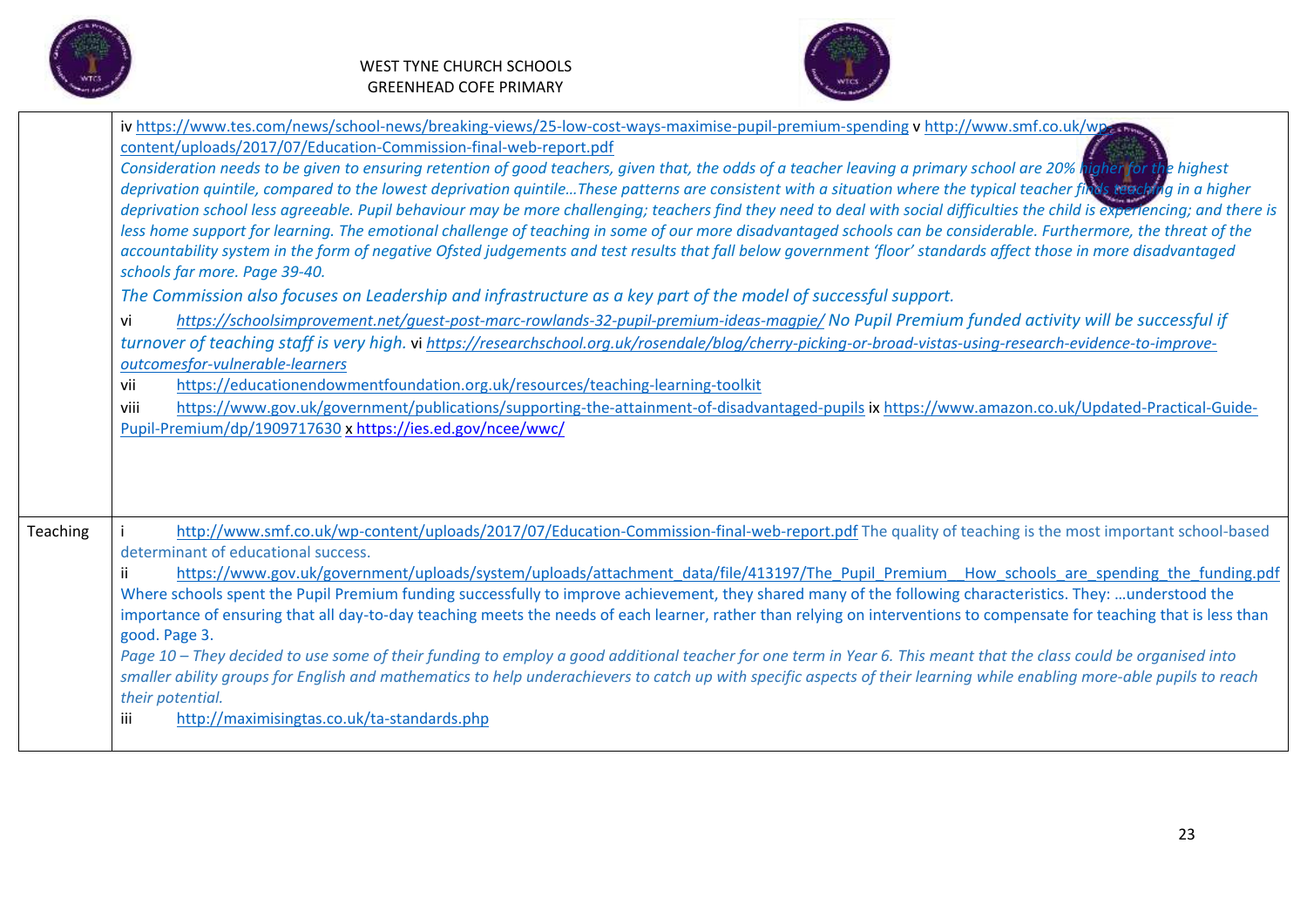



|  | Homework   i https://educationendowmentfoundation.org.uk/resources/teaching-learning-toolkit/homework-primary/            |
|--|---------------------------------------------------------------------------------------------------------------------------|
|  | ii https://educationendowmentfoundation.org.uk/tools/guidance-reports/working-with-parents-to-support-childrens-learning/ |
|  |                                                                                                                           |



| 1. Lack of school<br>readiness                      | i https://educationendowmentfoundation.org.uk/evidence-summaries/teaching-learning-toolkit/early-years-intervention/ii<br>https://www.gov.uk/government/publications/reception-curriculum-in-good-and-outstanding-primary-schools-boldbeginnings<br>iiihttps://assets.publishing.service.gov.uk/government/uploads/system/uploads/attachment_data/file/418819/Are_you_ready<br>Good practice in school readiness.pdf<br>İV<br>https://www.gov.uk/government/uploads/system/uploads/attachment data/file/413197/The Pupil Premium How schools are spending the fun<br>ding.pdf<br>The best primary schools are making sure that poorer children have all the help they need to grasp the basics of reading, writing and |
|-----------------------------------------------------|------------------------------------------------------------------------------------------------------------------------------------------------------------------------------------------------------------------------------------------------------------------------------------------------------------------------------------------------------------------------------------------------------------------------------------------------------------------------------------------------------------------------------------------------------------------------------------------------------------------------------------------------------------------------------------------------------------------------|
|                                                     | mathematics right at the start of their education so they don't have to catch up later. Page 1.                                                                                                                                                                                                                                                                                                                                                                                                                                                                                                                                                                                                                        |
| 2. Poor language<br>and<br>communicatio<br>n skills | i https://www.brighton-hove.gov.uk/sites/brighton-hove.gov.uk/files/Oxford%20School%20Improvement-<br>%20The%20Pupil%20Premium%2C%20making%20it%20work%20for%20your%20school.pdf<br>iihttps://assets.publishing.service.gov.uk/government/uploads/system/uploads/attachment_data/file/418819/Are_you_ready<br>Good practice in school readiness.pdf<br>https://educationendowmentfoundation.org.uk/evidence-summaries/early-years-toolkit/communication-and-languageapproaches/<br>Ш<br>https://educationendowmentfoundation.org.uk/evidence-summaries/teaching-learning-toolkit/oral-language-interventions/v<br>iv<br>https://www.sciencedirect.com/science/article/pii/S0145213418302047                            |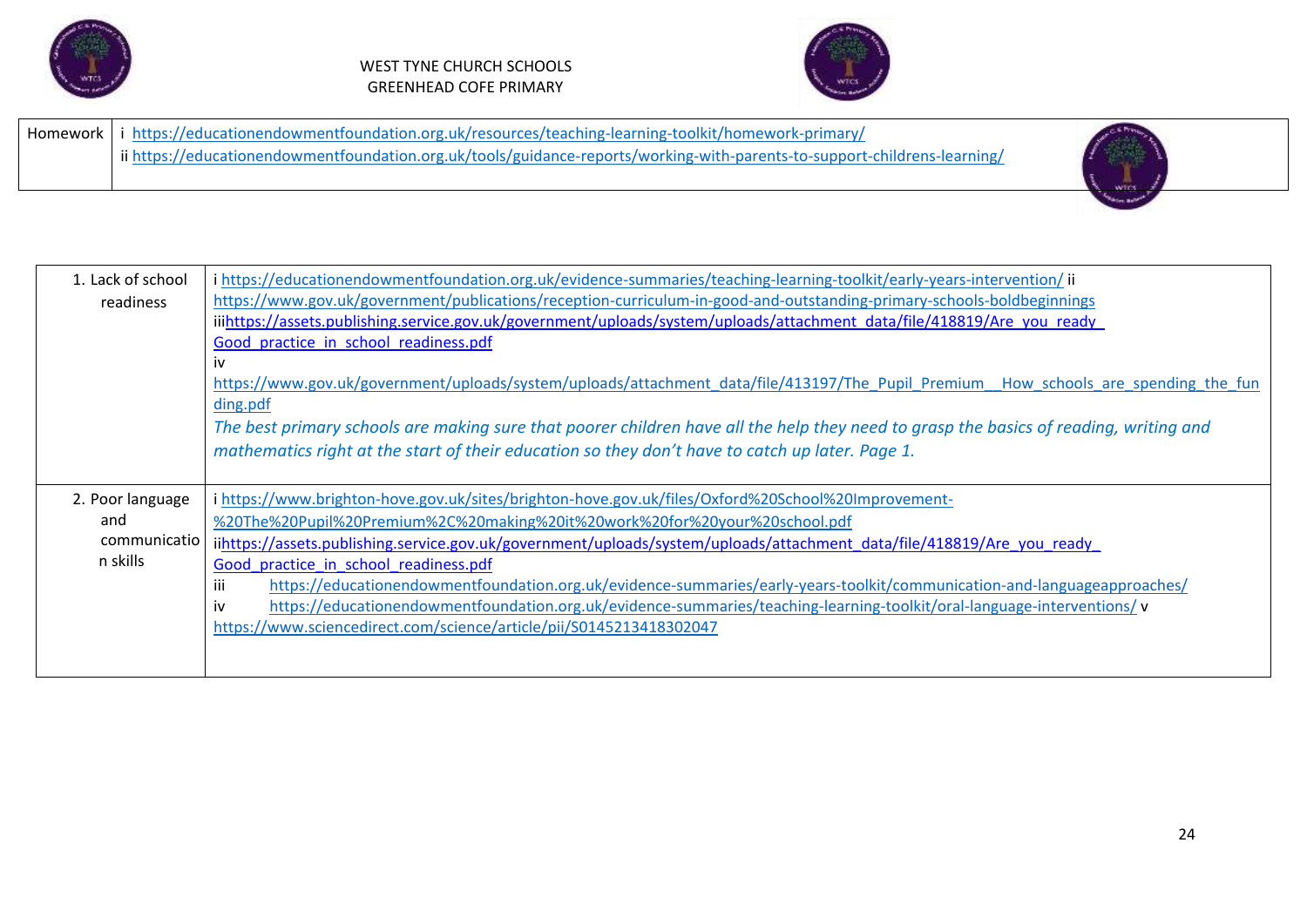





| 3. Limited | i https://www.psychologytoday.com/gb/blog/the-athletes-way/201402/tackling-the-vocabulary-gap-between-rich-and-poorchildren                        |
|------------|----------------------------------------------------------------------------------------------------------------------------------------------------|
| vocabulary | iihttps://assets.publishing.service.gov.uk/government/uploads/system/uploads/attachment_data/file/667690/Social_Mobility                           |
|            | Action Plan - for printing.pdf                                                                                                                     |
|            | Ambition 1 – Close the 'word gap' in early yearstoo many children still fall behind early, and it is hard to close the gaps that emerge. We        |
|            | need to tackle these development gaps at the earliest opportunity, particularly focused on the key early language and literacy skills, so that     |
|            | all children can begin school ready thrive.                                                                                                        |
|            | lii https://researchschool.org.uk/rosendale/blog/cherry-picking-or-broad-vistas-using-research-evidence-to-improve-outcomesfor-vulnerable-learners |
|            | The main thing I have learned from working with schools on improving outcomes for disadvantaged and vulnerable learners is that  they              |
|            | need a language rich, culturally rich curriculum.                                                                                                  |
|            |                                                                                                                                                    |
|            |                                                                                                                                                    |
|            |                                                                                                                                                    |

| Lack of    | https://publications.parliament.uk/pa/cm201516/cmselect/cmpubacc/327/327.pdf                                           |
|------------|------------------------------------------------------------------------------------------------------------------------|
| effective  | https://www.gov.uk/government/publications/school-culture-and-practice-supporting-disadvantaged-pupils page 14<br>ii.  |
| learning   | iii https://www.sciencedirect.com/science/article/pii/S0145213418302047                                                |
| behaviours | iv https://educationendowmentfoundation.org.uk/resources/teaching-learning-toolkit/meta-cognition-and-self-regulation/ |
|            |                                                                                                                        |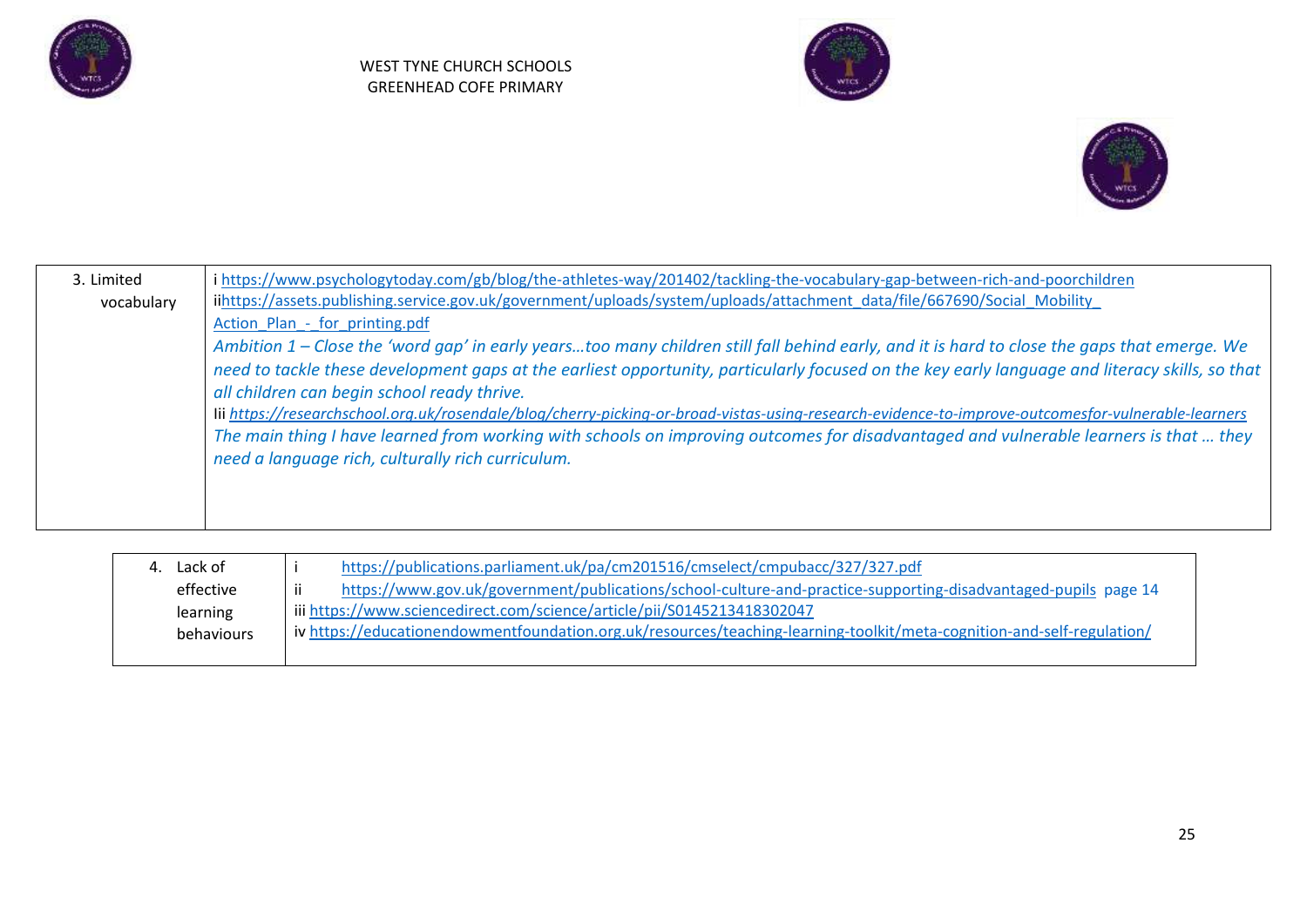





| 5. Lack of<br>fluency in $/$<br>enjoyment of<br>reading | i http://www.pupilpremiumawards.co.uk/ppawards2017/en/page/2015-winners<br>Beech Hill Primary - 2017 winner - Introducing Read Write Inc as our primary phonics programme across Early Years and Key<br>Stage One had a huge impact on phonics, reading and writing development. 93% of Y1 pupils passed the phonics test which is a<br>considerable improvement on last year's results and our highest pass rate to date. The programme has ensured consistency in<br>the delivery of phonics and the modelling of reading and writing and the levels of engagement from all children, particularly PP<br>children, have also improved. ii https://educationendowmentfoundation.org.uk/tools/guidance-reports/literacy-ks-1/ iii<br>https://educationendowmentfoundation.org.uk/tools/guidance-reports/literacy-ks-2/<br>iv https://educationendowmentfoundation.org.uk/evidence-summaries/teaching-learning-toolkit/reading-<br>comprehensionstrategies/<br>The evidence suggests that phonics can be an important component in supporting the development of early reading<br>skills, particularly for pupils from disadvantaged backgrounds. However, it is also important that pupils make progress |
|---------------------------------------------------------|----------------------------------------------------------------------------------------------------------------------------------------------------------------------------------------------------------------------------------------------------------------------------------------------------------------------------------------------------------------------------------------------------------------------------------------------------------------------------------------------------------------------------------------------------------------------------------------------------------------------------------------------------------------------------------------------------------------------------------------------------------------------------------------------------------------------------------------------------------------------------------------------------------------------------------------------------------------------------------------------------------------------------------------------------------------------------------------------------------------------------------------------------------------------------------------------------------|
| 6. SEND                                                 | is all aspects of reading, including vocabulary development, comprehension and spelling, which should be taught<br>separately and explicitly. Page 11<br>https://educationendowmentfoundation.org.uk/projects-and-evaluation/how-to-apply/themed-                                                                                                                                                                                                                                                                                                                                                                                                                                                                                                                                                                                                                                                                                                                                                                                                                                                                                                                                                        |
|                                                         | rounds/improving-outcomesfor-pupils-with-send/<br>ii.<br>https://www.irishexaminer.com/ireland/childrens-special-learning-needs-linked-to-disadvantage-469064.html iii<br>http://www.sec-ed.co.uk/best-practice/send-pupil-premium-parents/                                                                                                                                                                                                                                                                                                                                                                                                                                                                                                                                                                                                                                                                                                                                                                                                                                                                                                                                                              |
| a. Poverty                                              | i https://epi.org.uk/wp-content/uploads/2018/07/EPI-Annual-Report-2018-Lit-review.pdf<br>iihttps://assets.publishing.service.gov.uk/government/uploads/system/uploads/attachment_data/file/760385/Research_to_un<br>derstand successful approaches to supporting the most academically able disadvantaged pupils.pdf                                                                                                                                                                                                                                                                                                                                                                                                                                                                                                                                                                                                                                                                                                                                                                                                                                                                                     |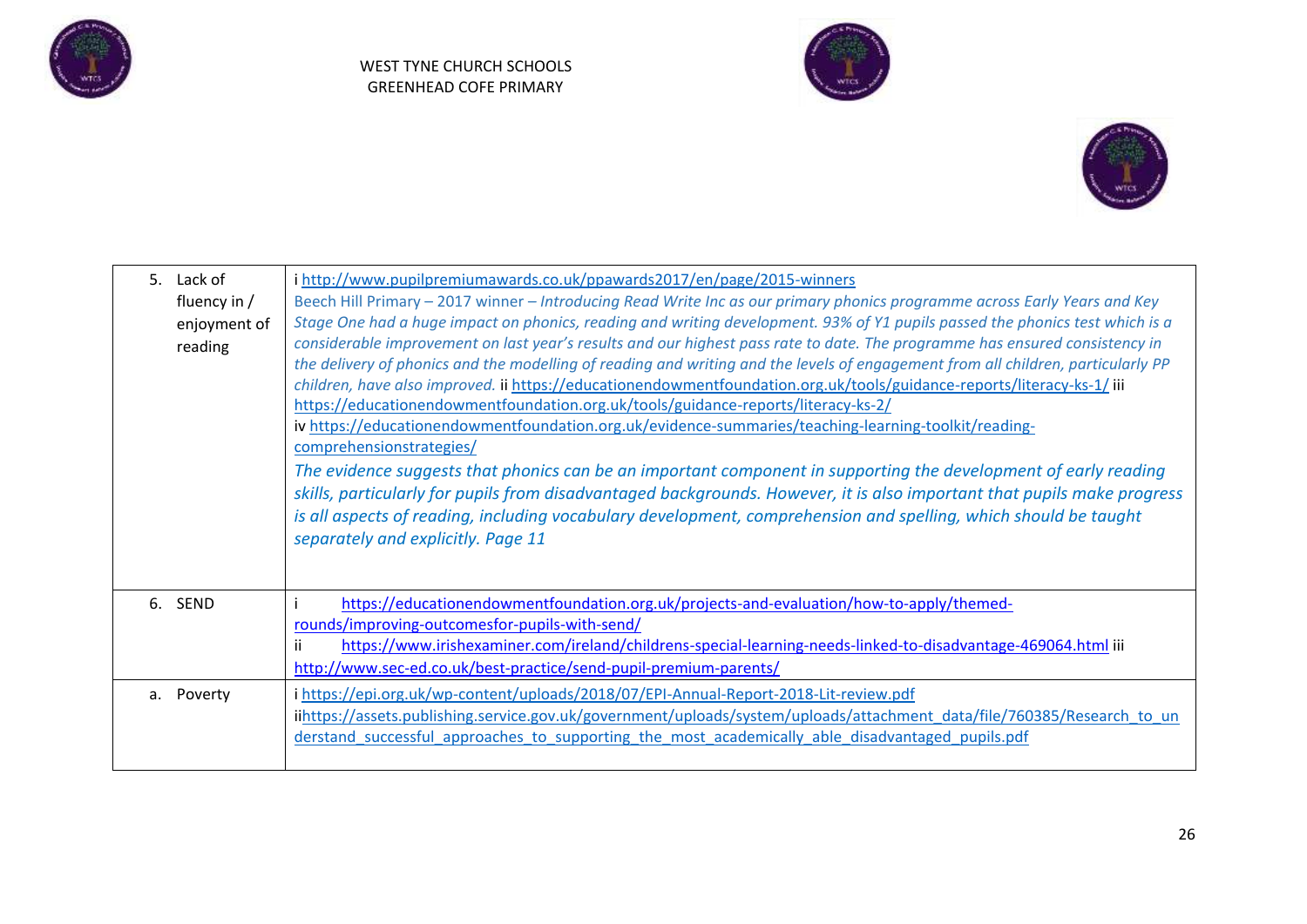





| Poor       | i https://www.gov.uk/government/uploads/system/uploads/attachment data/file/509679/The-link-between-absence- |
|------------|--------------------------------------------------------------------------------------------------------------|
| attendance | andattainment-at-KS2-and-KS4-2013-to-2014-academic-year.pdf                                                  |
|            |                                                                                                              |

| c. Lack of | http://www.pupilpremiumawards.co.uk/ppawards2017/en/page/2015-winners                                                             |
|------------|-----------------------------------------------------------------------------------------------------------------------------------|
| parental   | National Primary School winner – The school takes a robust and systematic approach to identifying the challenges its pupils face  |
| engagement | and the impact these challenges have on their learning by focusing both on academic achievement and wider work such as            |
|            | encouraging aspiration and parental engagement.                                                                                   |
|            | https://educationblog.oup.com/primary/closing-the-achievement-gap-the-critical-importance-of-<br>ii                               |
|            | parentalengagement                                                                                                                |
|            | https://educationendowmentfoundation.org.uk/evidence-summaries/teaching-learning-<br>iii                                          |
|            | toolkit/parentalengagement/                                                                                                       |
|            | https://www.suttontrust.com/wp-content/uploads/2017/11/PEN-Report.pdf<br>iv                                                       |
|            | https://educationendowmentfoundation.org.uk/tools/guidance-reports/working-with-parents-to-<br>v                                  |
|            | supportchildrens-learning/                                                                                                        |
|            | https://educationendowmentfoundation.org.uk/evidence-summaries/teaching-learning-toolkit/early-years-intervention/<br>vi          |
|            | viihttps://assets.publishing.service.gov.uk/government/uploads/system/uploads/attachment_data/file/667690/Social_Mobility         |
|            | Action Plan - for printing.pdf                                                                                                    |
|            | viiihttps://assets.publishing.service.gov.uk/government/uploads/system/uploads/attachment_data/file/418819/Are_you_ready          |
|            | Good practice in school readiness.pdf Key research summaries indicate that:                                                       |
|            | children with parents who take an active interest in their learning make greater progress than other children;                    |
|            | In the primary years, family influences have a more powerful effect on children's attainment and progress than<br>school factors; |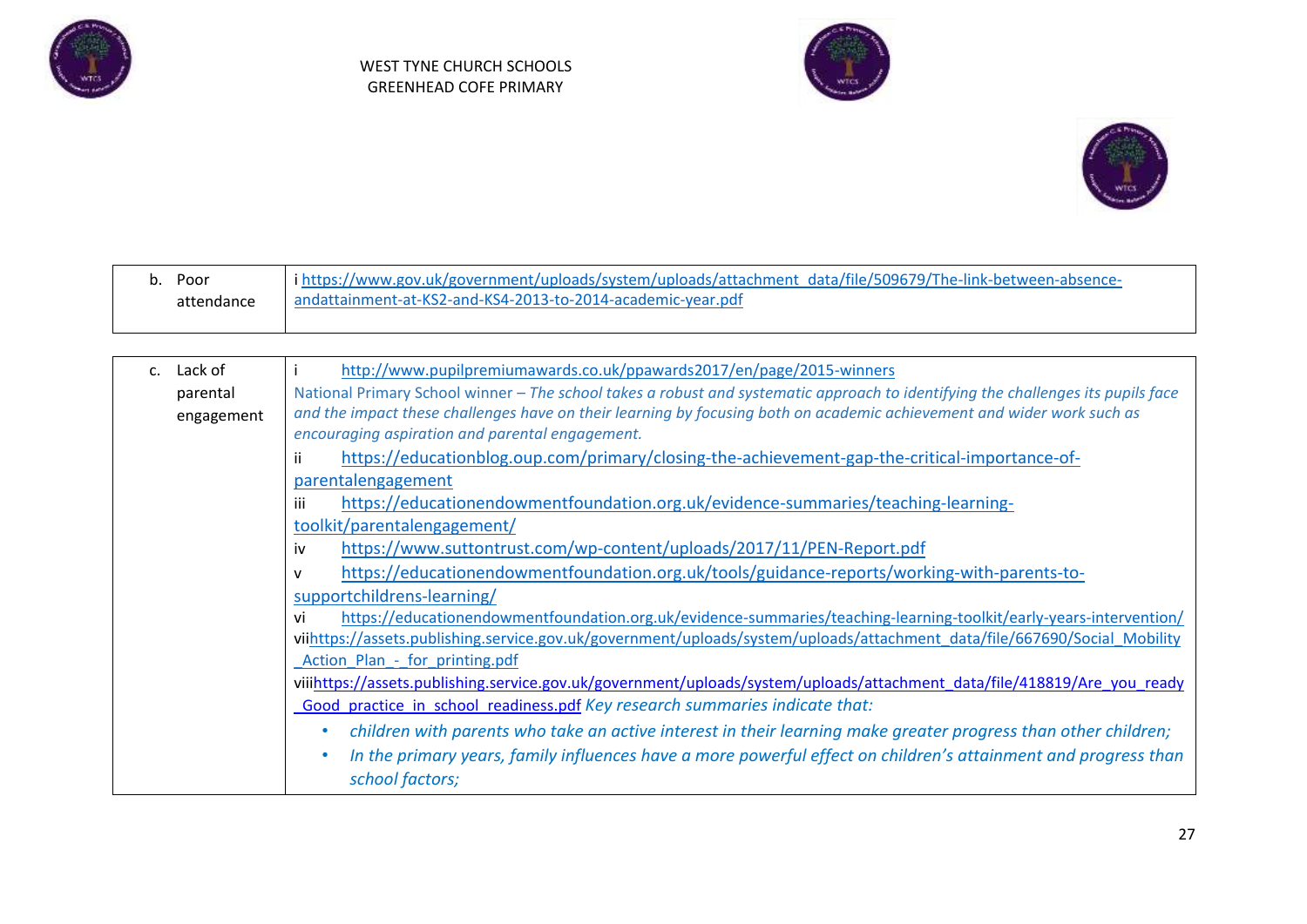





| Parental engagement has a significant effect throughout a child's school years. Gains in pupil achievement<br>stemming from parental engagement initiatives tend to be permanent;                             |
|---------------------------------------------------------------------------------------------------------------------------------------------------------------------------------------------------------------|
| In schools with matched intakes, those with strong parental engagement tend to do best. They have higher<br>attainment and fewer problems with behaviour;                                                     |
| Levels of parental engagement are linked to socio-economic status, but in parenting it is what you do, not who<br>۰<br>you are that counts;                                                                   |
| Even where families live in poverty children can achieve if their parents are involved and committed to their<br>child's education;                                                                           |
| Home-based factors that make the strongest contribution to the child's achievement in the primary years<br>include the extent of one-to-one interaction between parent and child, and parental involvement in |
| educational activities and outings with their child. Page 2/8                                                                                                                                                 |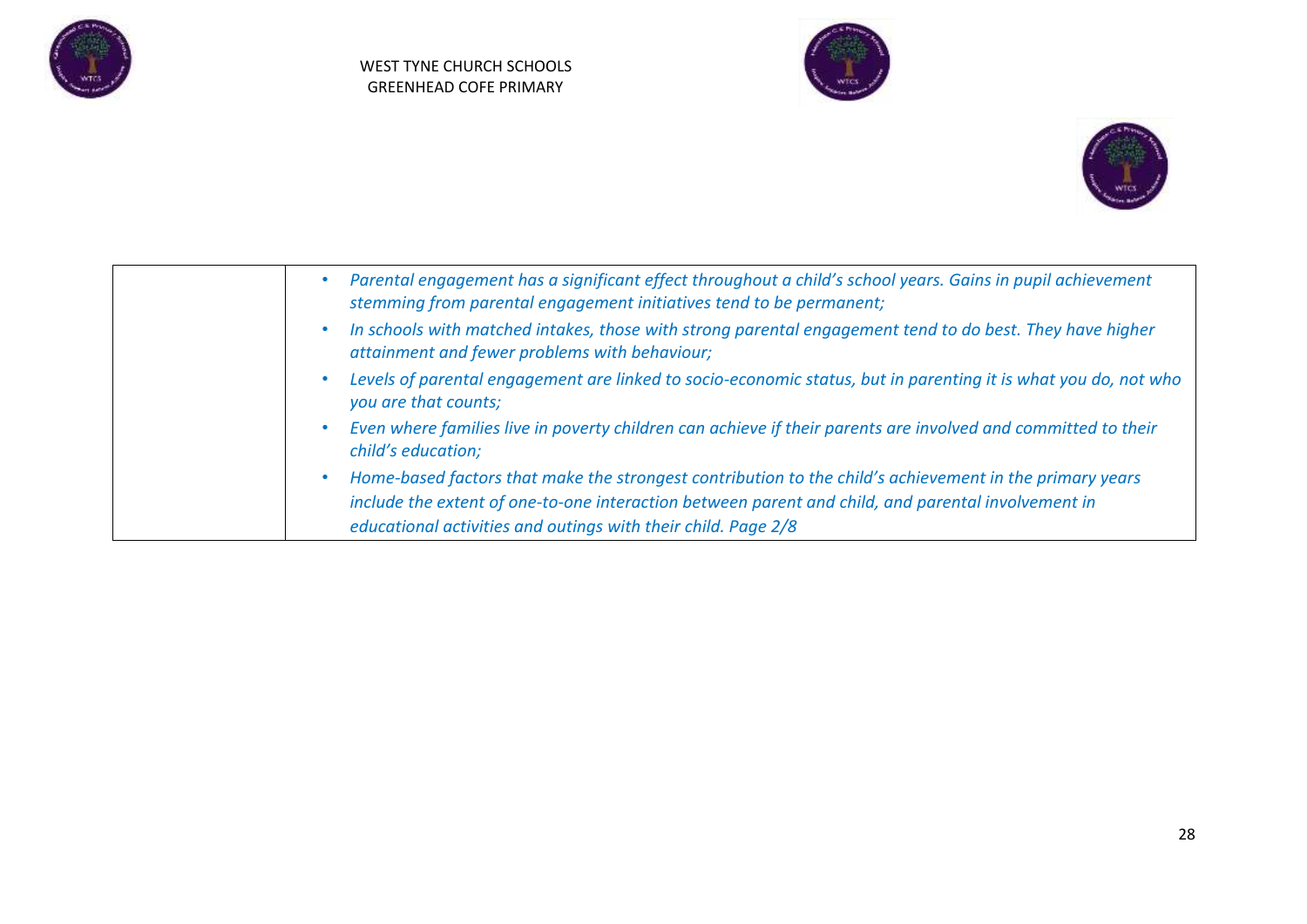





|                                | x http://www.smf.co.uk/wp-content/uploads/2017/07/Education-Commission-final-web-report.pdf<br>Children who had someone attending their parents' evening had much higher test scores at age 11. This is due to them<br>making better progress between ages 5 and 11. Children with someone attending parents' evening made 1.26 points<br>better progress between ages 5 and 11 than those that did not. Page 48.                                                                                                                                                                                                                                                |
|--------------------------------|------------------------------------------------------------------------------------------------------------------------------------------------------------------------------------------------------------------------------------------------------------------------------------------------------------------------------------------------------------------------------------------------------------------------------------------------------------------------------------------------------------------------------------------------------------------------------------------------------------------------------------------------------------------|
|                                | Here it is worth bearing in mind that a major literature review, supported by the Nuffield Trust, was unable to find<br>high quality evaluations of interventions that demonstrate a causal link between higher parental engagement and<br>improved attainment. But as the authors of that review commented: "This does not mean that we should stop trying<br>to increase parental involvement in education. Rather, it means that if we are going to invest in significant<br>interventions, we also need to invest in high quality, rigorous research that will show to what extent they are effective<br>in raising attainment and other outcomes." Page 52. |
|                                | research by the National Endowment for Educational Research and others has shown that parenting styles improve<br>as a consequence of receiving support and training. Parents acquire knowledge, skills, confidence and empathy. Page<br>61                                                                                                                                                                                                                                                                                                                                                                                                                      |
| d. Limited life<br>experiences | i https://www.gov.uk/government/publications/school-culture-and-practice-supporting-disadvantaged-pupils<br>iihttps://assets.publishing.service.gov.uk/government/uploads/system/uploads/attachment_data/file/760385/Research_to_un<br>derstand successful approaches to supporting the most academically able disadvantaged pupils.pdf                                                                                                                                                                                                                                                                                                                          |